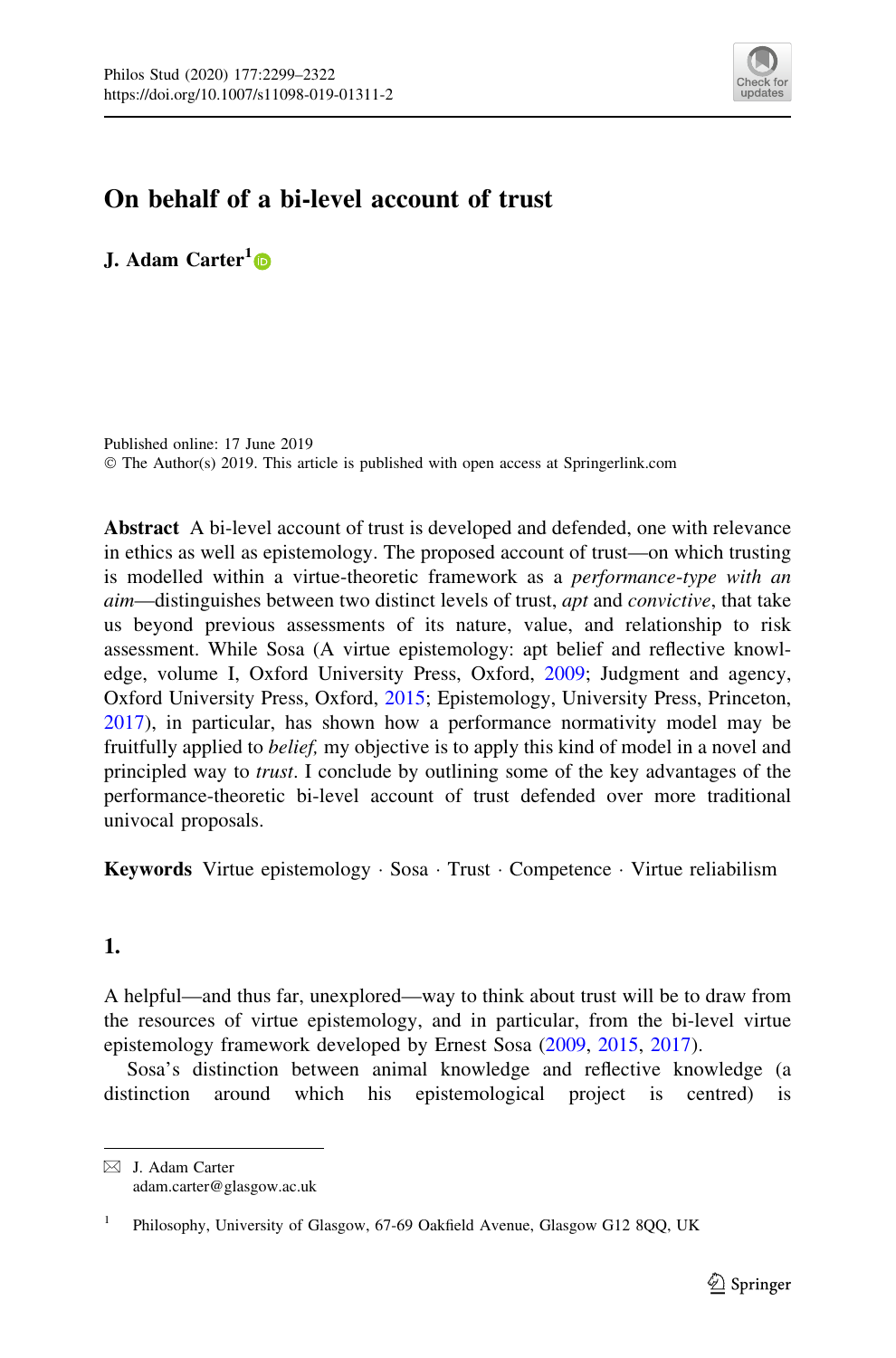$control<sup>1</sup>$ . Nonetheless, his sophisticated framework for modelling the normative structure of performances with aims will be useful—regardless of what we say about *knowledge*—for theorising about two very distinctive *levels* of trust, levels that take us beyond previous assessments of its nature, value and relationship to risk assessment.

The bi-level account of trust I aim to propose is one in which the notion of competence plays a starring role. One may initially wonder why competence should play any role in an account of trust (as opposed to *trustworthiness*<sup>2</sup>)? Competences, after all, are dispositions, but trust is paradigmatically an attitude or a hybrid of attitudes (e.g., optimism, hope, belief, etc.), one that involves actual, and not merely dispositional, vulnerability to betrayal.

In what follows, I'll focus (i) first on a simple auxiliary role for competence to play in an account of trust, and then (ii) on some more sophisticated constitutive roles. What results will be a novel performance-theoretic account of the structure of trust, one that will have applications in both ethics and epistemology as well as advantages over more traditional accounts in both areas.

## 2.

Beliefs  $aim$  at truth.<sup>3</sup> Sometimes, beliefs hit that aim through dumb luck. Such beliefs, while valuable to the extent that truth is valuable, are regarded as less valuable, less epistemologically praiseworthy, as knowledge-viz., what you get when belief hits its aim (truth) through cognitive skill. This is an idea that lies at the heart of contemporary virtue epistemology.

Does trust *aim* at anything? If it does, then a tempting line of thought goes as follows: when trust hits its aim—whatever that is—that is good to the extent that trust's aim is a worthy aim. $4$  But, when trust hits its aim skilfully, that is something even better.

<sup>&</sup>lt;sup>1</sup> See, for example, Kornblith [\(2009](#page-22-0), [2010](#page-22-0), [2012](#page-23-0)) for some notable criticisms of Sosa's animal/reflective knowledge distinction. Cf., Perrine ([2014\)](#page-23-0) and Carter and McKenna ([2018\)](#page-22-0).

 $2$  For a view of trustworthiness as a kind of disposition, see Potter [\(2002](#page-23-0)) and Hardin [\(1996](#page-22-0)). For criticism, see Jones [\(2012](#page-22-0)).

<sup>&</sup>lt;sup>3</sup> This idea is, at any rate, commonplace in epistemology—viz., the idea that truth is the standard of correctness for belief; a belief is correct if and only if true. A stronger, but more controversial, way of articulating this idea is embraced by normativists about belief, e.g., Shah and Velleman ([2005\)](#page-23-0) and Shah ([2003\)](#page-23-0). According to this view, belief constitutively aims at truth; what distinguishes an attitude as a belief is that it is governed by the truth norm in this way. Note that the ground-level idea that belief aims at truth needn't commit one to the stronger view held by normativists. For representative work on the topic, see Chan [\(2013\)](#page-22-0). Note, finally, that some epistemologists maintain that belief aims not at truth, but at knowledge; this is the position embraced by proponents of the knowledge-first program e.g., Williamson ([2000](#page-23-0)). I am for the present purposes setting this point aside.

<sup>4</sup> Some forms of trust may be morally bad. As Baier ([1986](#page-22-0), 232) notes, 'There are immoral as well as moral trust relationships, and trustbusting can be a morally proper goal'. Likewise, Kvanvig ([2008\)](#page-23-0) notes that some truths can be morally bad to possess, or for that matter pointless. The proposal developed here (like an account of knowledge, in epistemology) is compatible with this much; it may be that, on some occasions, moral and other values render a particular case of trusting all-things-considered disvaluable, just as knowledge may on occasion be all-things-considered disvaluable.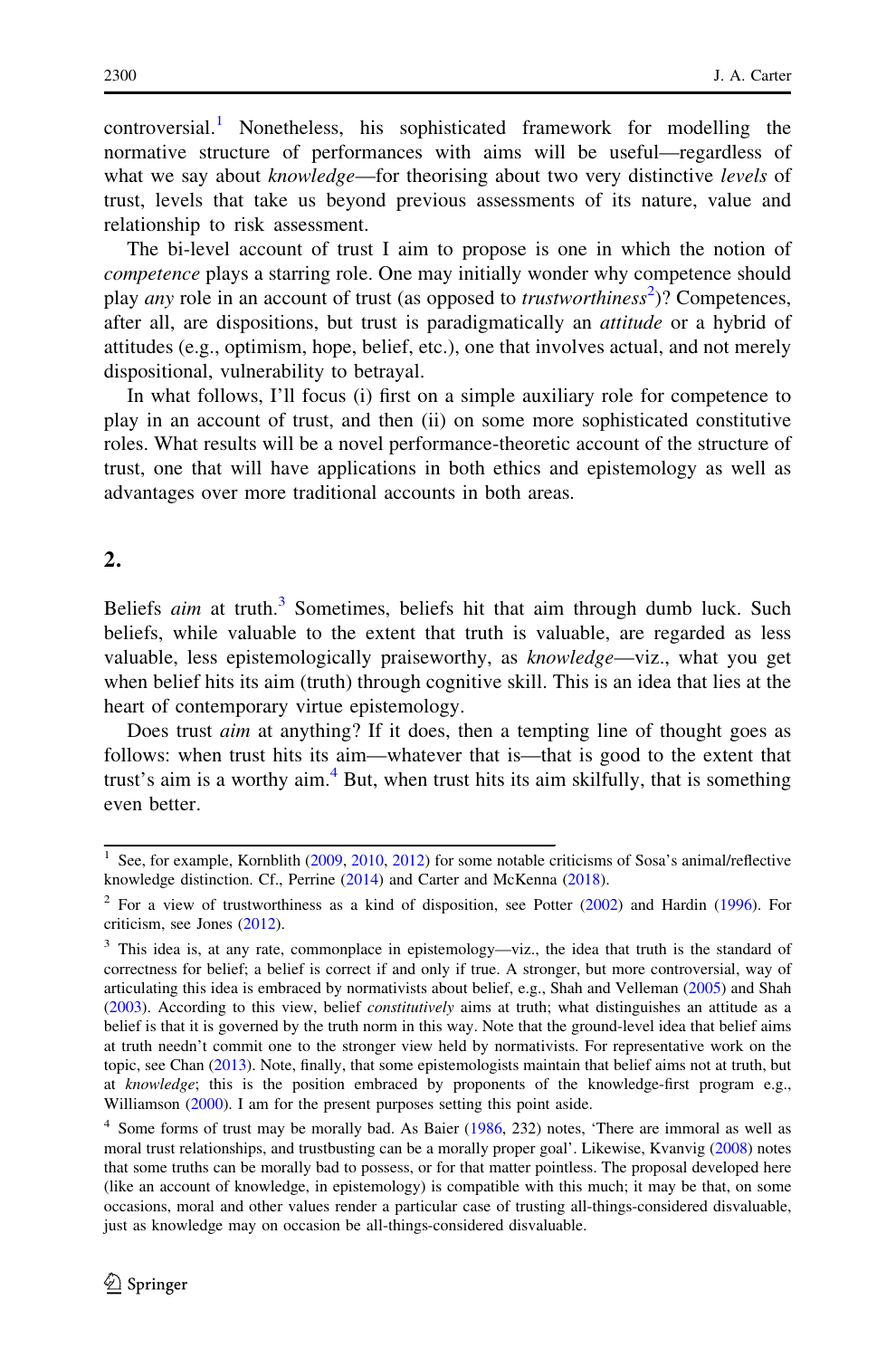Plausibly, trust *does* have an aim, much like belief does. Even among those who disagree about the nature of trust, it is generally agreed that trust is an attitude we have towards people whom we hope will (in some suitably specified way) take care of things as we have entrusted them,<sup>5</sup> where the entrusting itself involves incurring some non-negligible level of risk.<sup>6</sup>

There is much discussion about what it would be for the trustee to take care of things as entrusted—viz., what additional attitudes and/or beliefs<sup>7</sup> this may involve. including attitudes and beliefs about the attitudes (e.g., goodwill) and beliefs of the trustee.<sup>8</sup> However these details are filled out, it remains that when one trusts another to take care of things as entrusted, there is a clear sense in which the trust *succeeds* only when the trustee *actually does* take care of things as they are entrusted (perhaps, compresently, with certain attitudes or beliefs).

I want to accordingly take as a starting point a distinction between (i) trust as a success-apt attitude and (ii) successful trust, as follows:

Trust attitude (Trust-A): an attitude we have towards people whom we hope will take care of things as we have entrusted them, $9$  and which involves incurring some non-negligible level of risk.

Successful trust: when one's Trust-A in another is fulfilled—viz., when another has taken care of things as we have entrusted them.

## 3.

Just as one can fail to be trustworthy, one can fail to trust well, by trusting (and incurring some risk of betrayal) in ways that don't ordinary lead to successful trust.

 $<sup>5</sup>$  See, for example, Baier [\(1986](#page-22-0), 235) and Jones [\(1996](#page-22-0)). Note that the term "trust" also has an impersonal</sup> use; for example, one might trust the rope they are climbing or their car's breaks. The kind of trust of interest in this paper is interpersonal trust. For discussion of the distinction between trust and mere reliance, see §11(e).

 $6\degree$  For a helpful overview of this common ground, as well as points of contentions, see Simon [\(2013\)](#page-23-0) and McLeod [\(2015](#page-23-0)).

<sup>7</sup> According to cognitive accounts of trust, trusting is a species of belief. See, for example, Gambetta ([1988\)](#page-22-0) and Coleman [\(1990](#page-22-0)). Doxastic accounts maintain similarly that trust entails or involves a belief to the effect that the trustee will be trustworthy.

<sup>&</sup>lt;sup>8</sup> This may also involve entrusting them to take care of things out of goodwill e.g., Baier [\(1986](#page-22-0), 234). On Baier's view, 'Where one depends on another's good will, one is necessarily vulnerable to the limits of that good will', and accordingly, to risk. The role of goodwill more generally in an account of trust is controversial. As Holton ([1994,](#page-22-0) 65) notes: 'For instance, I can trust someone to take care of a third party or to themselves, without requiring that they have goodwill towards me.' Moreover, it might also involve further beliefs: as Hawley ([2014,](#page-22-0) 10) puts it: 'To trust someone to do something is to believe that she has a commitment to doing it and to rely upon her to meet that commitment'. The ground-level idea that trust requires some kind of optimistic attitude is important in order to have a notion of trust that doesn't collapse into mere reliance. More will be said on this issue in §11. Thanks to Mona Simion for discussion on this point.

 $9$  See, for example, Baier [\(1986](#page-22-0)) and Jones ([1996\)](#page-22-0).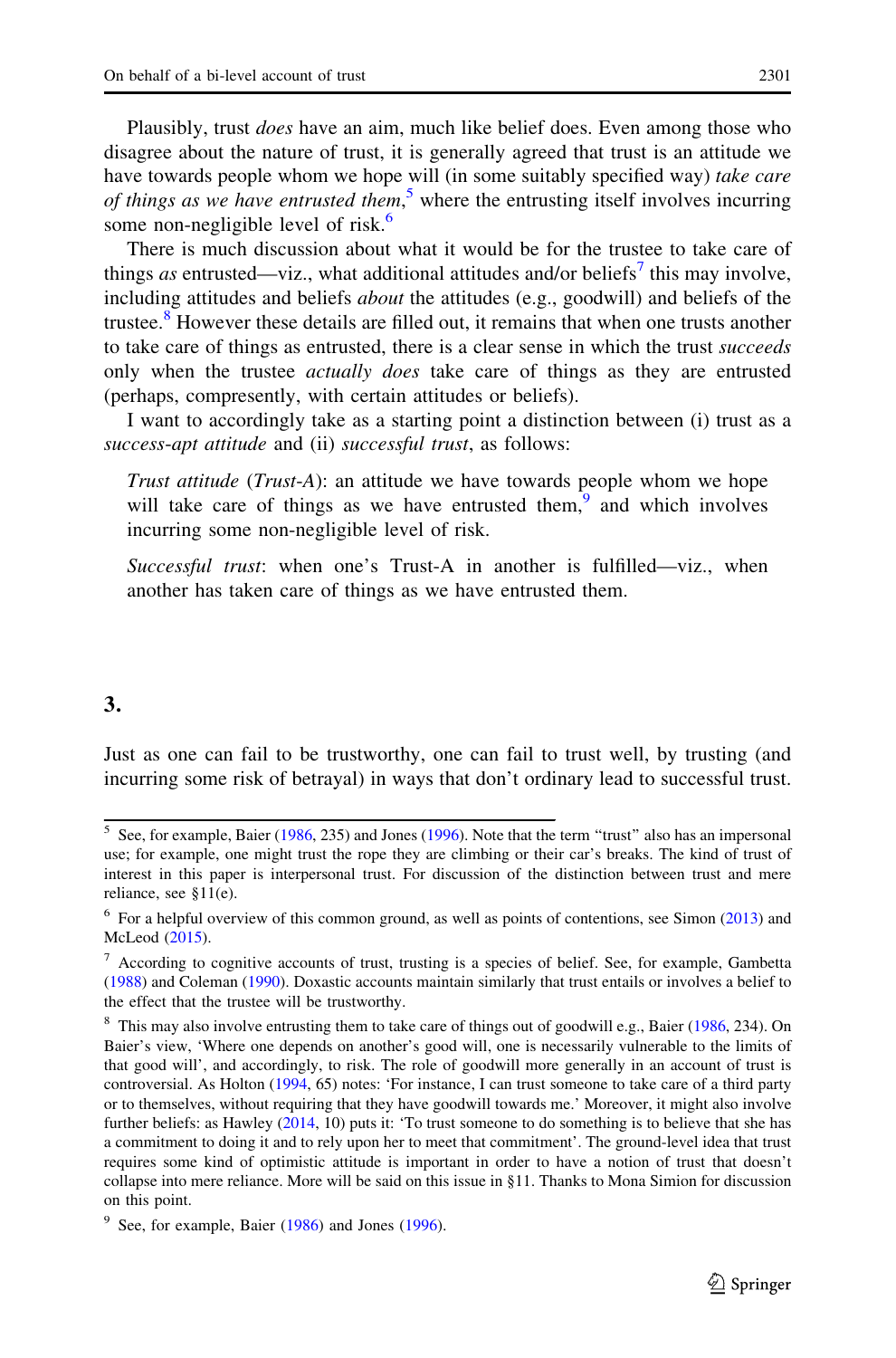For example, one might be overly naive *or* overly cynical with respect to others' intentions or abilities.<sup>10</sup> In the former case, one fails to trust well if one (for instance), overestimates others' goodwill, or if one too easily perceives bad will when it is not present. In the latter case, one fails to trust well if (for instance) one, overly jaded, too easily perceives others as incapable of taking care of things that they would have easily done.

Likewise, one might have (i) a distorted introspection of personal risk; or (ii) a distorted perception of gains of betrayal to trustee. In the former case, one fails to trust well if one (for instance) fails to appreciate what is at stake for oneself—viz., the costs to oneself of betrayal by the trustee, *regardless* of what the trustee stands to gain through betrayal. In the latter case, one fails to trust well if one (for instance) fails to appreciate the extent to which the trustee would benefit by betraying, *regardless* of the costs to the truster of betrayal.<sup>11</sup>

#### 4.

Successful trust is compatible with failing to trust well. One might, by exhibiting any of the above (or other) defects in trusting—trust in a way that easily would not lead to successful trust, but which does anyhow on a particular occasion.

That you can trust badly and still trust successfully is analogous to what happens in other domains of performance.<sup>12</sup> Even the poorest chess player's strategy might on occasion win a game.

If trusting well were entailed by trusting successfully, there would be no obvious need for an account of what it is to trust competently. But it is not. And accordingly, to the extent that we value trusting well and not *just* trusting successfully, we need to be able to say what trusting well involves.

Here an analogy to the value of knowledge literature is helpful: epistemologists care about more than mere true (i.e., successful) belief; unsurprisingly, the value of *knowledge* (roughly: a belief whose correctness is in some way through ability<sup>13</sup>) is widely taken to exceed the value of mere true belief. Not implausibly, there is a

<sup>&</sup>lt;sup>10</sup> A point emphasised by Nietzsche, cited also in Baier ([1986,](#page-22-0) 246) is that the power to have one's promises accepted isn't a power that is possessed equally by everyone in relation to everyone else; it is oftentimes possessed only by those with a certain social status and can (in such structures) be a de facto privilege of the elite. In the present context, an appreciation of this point is instructive in that it indicates how certain social structures may themselves have a deleterious effect on the preconditions for trusting well—a point wielded famously in the service of a political conclusion by Hobbes. For a recent and helpful discussion on the moral and epistemic features of communities of trust, see Alfano [\(2016](#page-22-0)).

<sup>&</sup>lt;sup>11</sup> Perhaps, trustors should also expect the very act of trusting will affect trustees in certain ways; if this is the case, then a bad trustor would be insensitive to such influences. For discussion of such a view, see Faulkner ([2011\)](#page-22-0).

<sup>&</sup>lt;sup>12</sup> See Sosa [\(2009](#page-23-0), 31).

<sup>&</sup>lt;sup>13</sup> This is, at least, a common template proposal for analysing knowledge accepted by most contemporary virtue epistemologists. See, along with Sosa, Greco ([2003,](#page-22-0) [2010\)](#page-22-0), Turri [\(2011](#page-23-0)) and Zagzebski ([1996\)](#page-23-0). Two of the principal challenges to the material adequacy of this template formula in the recent literature concern environmental epistemic luck and testimony. For discussion, see Pritchard ([2012\)](#page-23-0) and Lackey ([2007\)](#page-23-0).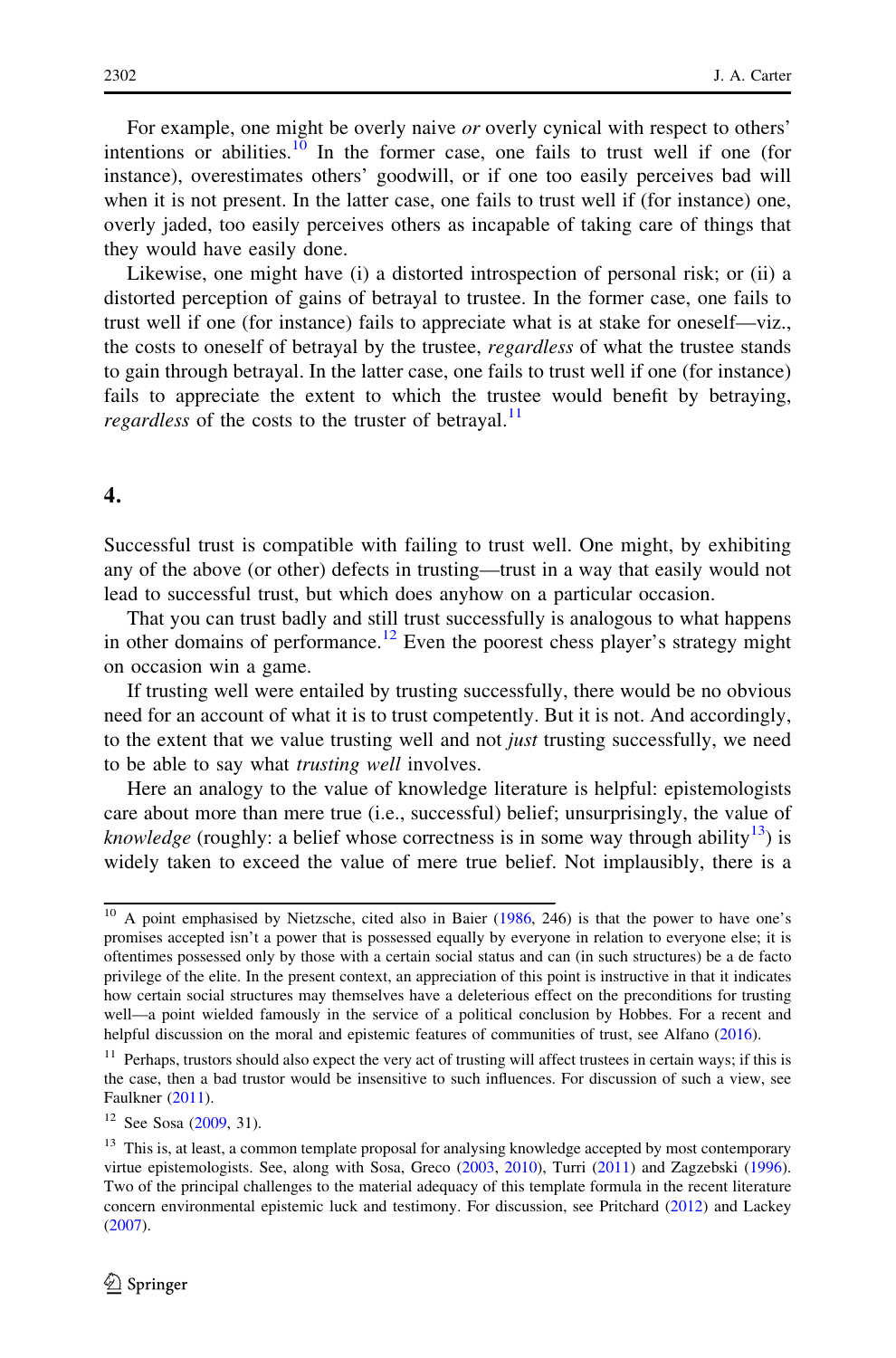species of trust the value of which is greater than merely successful trust. If the value of knowledge debate is any guide,  $14$  we'll locate such a value by first looking at (i) what trusting well, viz., trusting competently, involves, and then to (ii) successful trust that is connected to competent trusting in the right kind of way.

## 5.

A *competence* is, in short, a disposition to perform well in a given domain.<sup>15</sup> What counts as performing well, or reliably enough, depends on the domain of performance.<sup>16</sup> A baseball-hitting competence may require just that one hit the ball safely about 30% of the times one tries. Though a competence to ride a bike may demand a greater degree of reliability—viz., falling off the bike more than 50% of the time one tries (in normal conditions) betrays a lack of a competence to ride a bike.

On Sosa's view, competences have a 'triple-S' constitution—seat, shape and situation—with reference to which three kinds of dispositions can be distinguished: the *innermost competence* (*seat*), the *inner competence* (*seat*  $+$  *shape*), and the complete competence (seat  $+$  shape  $+$  situation).

To bring this idea into sharp relief, just consider the illustrative example Sosa offers concerning one's (complete) competence to drive a car:

With regard to one's competence in driving, for example, we can distinguish between (a) the innermost driving competence that is seated in one's brain, nervous system, and body, which one retains even while asleep or drunk; (b) a fuller inner competence, which requires also that one be in proper shape, that is, awake, sober, alert, and so on; and (c) complete competence or ability to drive well and safely (on a given road or in a certain area), which requires also that one be well situated, with appropriate road conditions pertaining to the surface, the lighting, etc. The complete competence is thus an SSS (or an SeShSi) competence [\(2017](#page-23-0), 191–92).

The idea that one can retain one's innermost competence to drive a car even while drunk or on slick roads comports well with the familiar idea—defended variously by Tony Honoré [\(1964](#page-22-0)), Anthony Kenny ([1976\)](#page-22-0) and Mele [\(2003,](#page-23-0) 447–70)—that one can retain a general ability to do something,  $\phi$ , even when one lacks a specific ability to  $\phi$ .

Consider, for example, a competent prosecutor, Akira, who is alert and in possession of the defendant's deposition (and other relevant legal documents),

<sup>&</sup>lt;sup>14</sup> See, for example, Kvanvig [\(2003](#page-23-0)), Haddock et al. [\(2010\)](#page-22-0), and Pritchard [\(2011\)](#page-23-0). For an overview, see Pritchard et al. [\(2018](#page-23-0)).

<sup>&</sup>lt;sup>15</sup> For what is perhaps Sosa's clearest exposition of this idea, see Sosa ([2010\)](#page-23-0).

<sup>&</sup>lt;sup>16</sup> As Sosa ([2015,](#page-23-0) 73) remarks 'What sets such a threshold? This will vary from domain to domain. It may be conventional and formalized, as in some professional contexts, or it may be less formal, more intuitive, as in the domain of a hunt. In each case, the threshold will be set by considerations distinctive of the domain and the proper basic aims of performances in it'.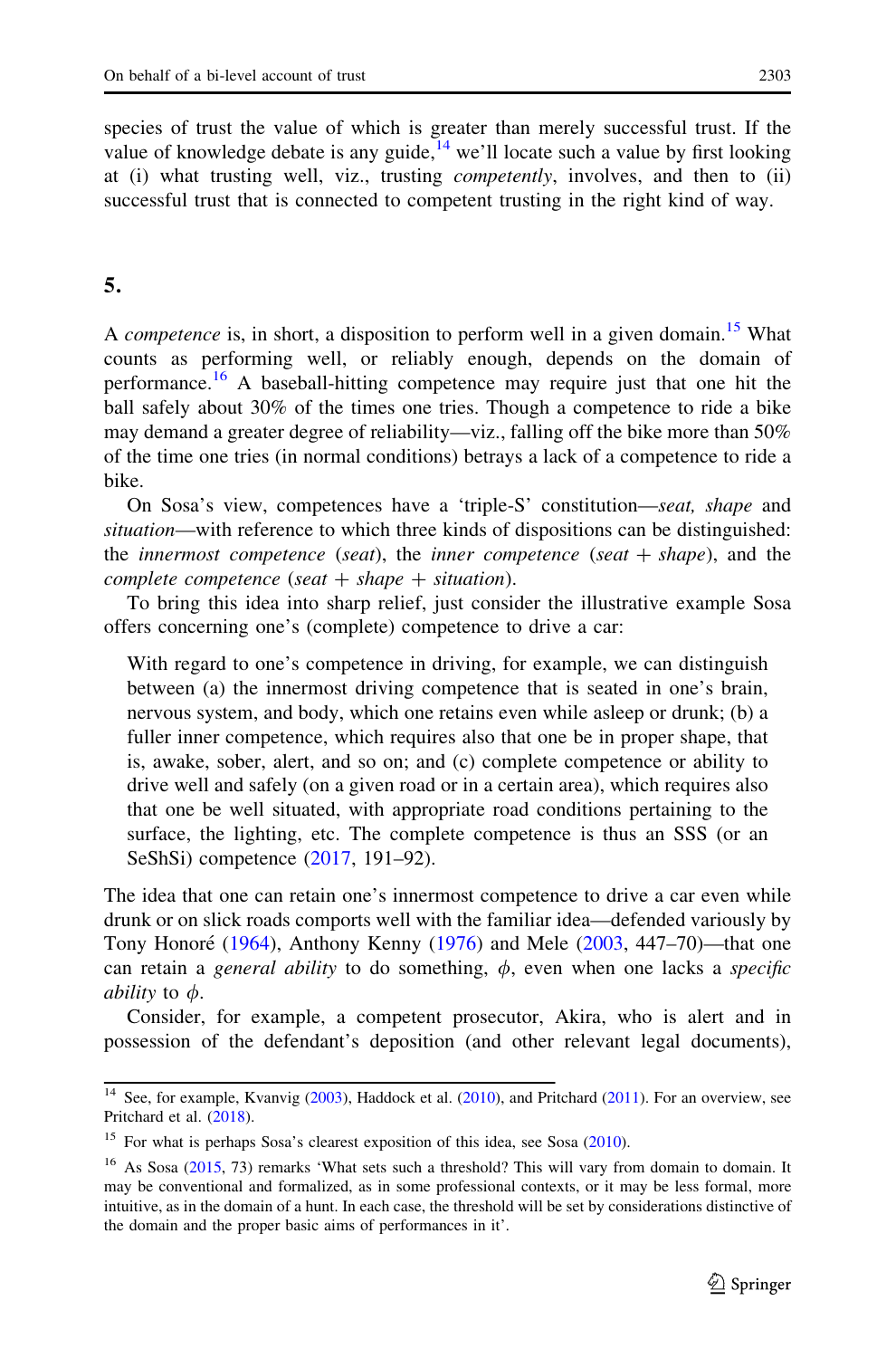standing in a courtroom. If we assume further that the evidence in Akira's possession sufficiently implicates the defendant, there is nothing standing between Akira and a successful prosecution. In such a circumstance, as John Maier ([2018,](#page-23-0) §1.3) puts it, every prerequisite for Akira's successfully prosecuting the defendant is met. In such a case, Akira has the *specific ability* to prosecute the defendant. But now imagine an internally identical lawyer—Akira\*—who is just like Akira in all respects, except that Akira\* has been drugged and deprived of the defendant's deposition and is locked in the courthouse basement. Akira\* lacks the specific ability to prosecute the defendant—she is certain to fail if she tried—though she retains the *general ability* to do so<sup>17</sup>; she is, after all, very different from the hopeless Zakira, who, suppose, is also drugged and deprived of the defendant's deposition and locked in the basement, but who (if not drugged, and equipped with all relevant documents, and situated in the courtroom in front of the judge) would, unlike Akira\*, have no clue as to how to legally proceed, and so would fail to successfully prosecute the defendant.

How might we test for a general ability? What the foregoing suggests is that we should not ask whether one would succeed *simpliciter*, if they tried, but rather, if they would succeed if they tried *while in conditions appropriate* to the relevant performance-type.

Sosa's own view offers a clear and helpful way to model this idea: according to Sosa, we test for an innermost competence with trigger-manifestation condition $als<sup>18</sup>$ ; we ask, of the individual: would they perform reliably enough if they tried (i) in proper shape and (ii) properly situated? where what counts as 'proper' shape and situation is relative to the domain of performance.<sup>19</sup> Because our competencediscerning judgments need to keep track of who would perform well in situations where (as Sosa puts it) 'human accomplishment is prized (or otherwise of special interest),<sup>20</sup> it is our own human interests and needs that—as we should expect play a role in fixing the limits of proper shape and proper situation that circumscribe a given competence-type. $2<sup>1</sup>$ 

<sup>&</sup>lt;sup>17</sup> This is a modification of an example from Maier  $(2018, §1.3)$  $(2018, §1.3)$  $(2018, §1.3)$ .

 $18$  Sosa [\(2010](#page-23-0), 466).

<sup>&</sup>lt;sup>19</sup> Consider, for example, that we don't test for one's driving competence by asking: would the driver perform reliably enough (make it to the destination safely, avoid accidents, etc.) if deprived of oxygen and placed on abnormally slick roads; driving poorly in those conditions doesn't count against one's possessing a competence to drive reliably enough when in proper shape and properly situated—viz., in normal driving conditions. The same goes for more mundane competences, like visual-perceptual competences: one possesses the (innermost) visual-perceptual competence if one's visual-perceptual beliefs are reliably enough correct when one is in proper shape (i.e., awake, alert) and properly situated (not in the dark, in thick fog, etc.).

 $20$  Sosa [\(2017](#page-23-0), 205; [2010](#page-23-0), 466.).

<sup>&</sup>lt;sup>21</sup> For further discussion, see Sosa  $(2010, \text{Sects. } 1-3 \text{ and } 2017, 205)$  $(2010, \text{Sects. } 1-3 \text{ and } 2017, 205)$  $(2010, \text{Sects. } 1-3 \text{ and } 2017, 205)$  $(2010, \text{Sects. } 1-3 \text{ and } 2017, 205)$  $(2010, \text{Sects. } 1-3 \text{ and } 2017, 205)$ .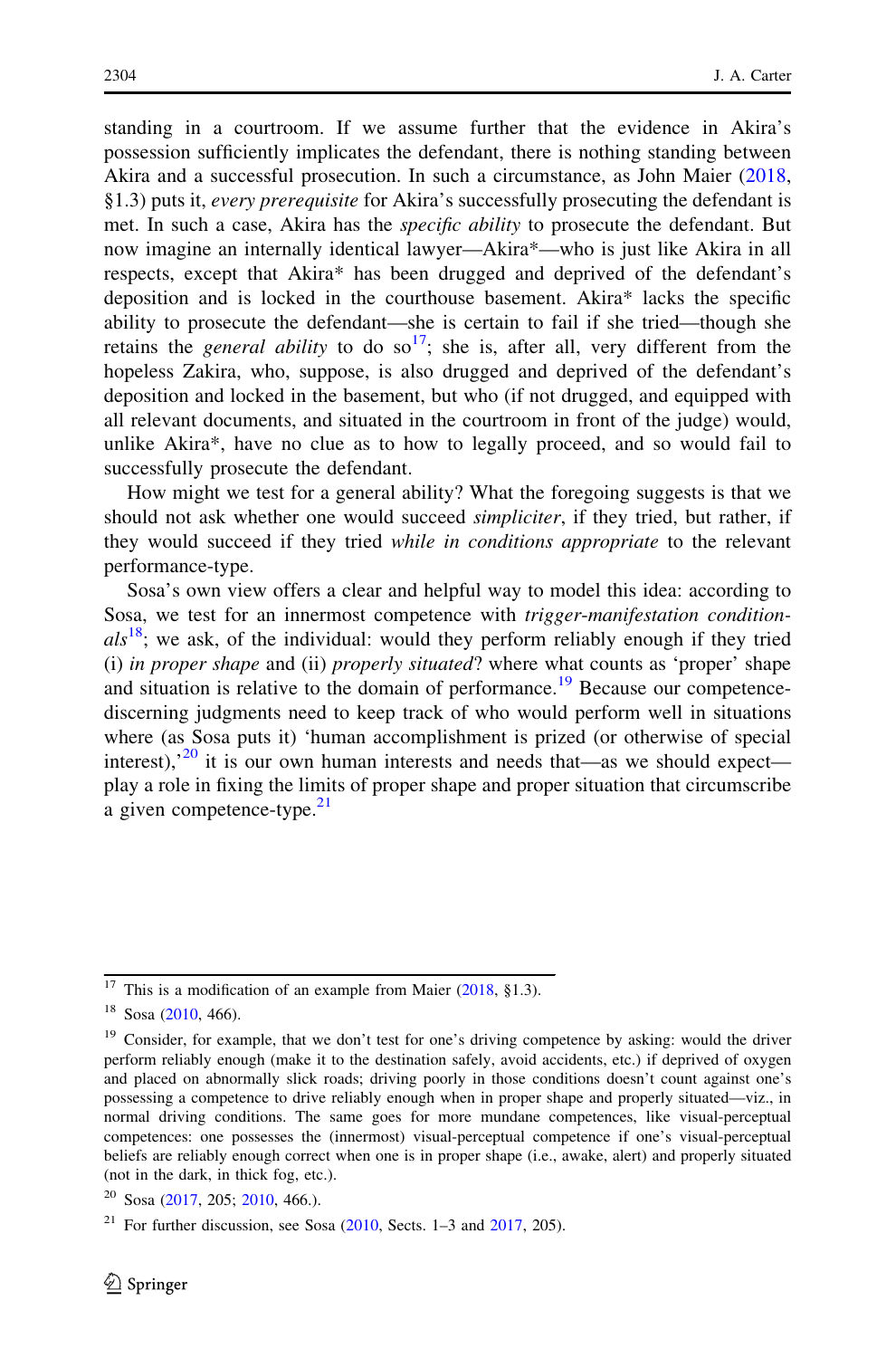#### 6.

What would it take, then, to have an (innermost) competence to specifically *trust* well? To a first approximation, a promising answer will take the following form:

Trust Competence (Trust-C): A competence to Trust-A successfully reliably enough, when in proper shape and properly situated.

What is it to be in proper shape and properly situated,  $vis-\hat{a}-vis$  trusting; in what circumstances is trusting well of special human interest? Consider, by way of a comparison, how this question might be approached in the case of other dispositions: (a) the flammability of a match<sup>22</sup> and (b) an archery competence. In each case, the relevant trigger-manifestation conditional corresponds with shape and situational parameters that track the conditions under which the relevant success (viz., hitting the aim) is of primary interest to us.

|                            | Trigger-manifestation<br>conditional               | <b>Shape</b> | Situation                     |
|----------------------------|----------------------------------------------------|--------------|-------------------------------|
| Flammability of<br>a match | If it were struck it would<br>likely light         | Dry          | Plenty of oxygen              |
| Archery<br>competence      | If you shoot, you'd likely hit Awake,              | sober, alert | Plenty of light,<br>low winds |
| Trust<br>competence        | If you trust, you'd likely trust ?<br>successfully |              |                               |

Consider first the *shape* relevant to Trust-C. Presumably, this will involve at least certain healthy levels cognitive functioning (e.g., the sort relevant to risk assessment) which preclude various kinds of mental incapacitation.

Moreover, it's plausible that one is not in proper shape to trust if one is the subject of some form of ex ante manipulation or coercion. Here a distinction is needed between (i) manipulation *ex ante* into trusting (e.g., as when one is tricked into trusting<sup>23</sup>); and (ii) manipulation post hoc by the trustee. One may be in proper shape to trust competently *even if* one's trustee ultimately happens to betray one's trust—viz., manipulation post hoc. $24$ 

However, just as we don't test for a driving competence by checking one's reliability in conditions where (for instance) one is misled about the correct speed limit—for example, if pranksters swapped out a 20 mph sign for a 50 mph sign—

<sup>&</sup>lt;sup>22</sup> See Sosa [\(2010](#page-23-0), 465–466).

<sup>&</sup>lt;sup>23</sup> For instance, suppose you are duped into trusting the medical advice of someone who presents as a doctor, but under conditions in which this deception would be undetectable even by the most cautious.

<sup>&</sup>lt;sup>24</sup> This is just a corollary of the more general idea that a performance's being competent does not entail that it is successful. Compare: Even when every prerequisite is in place for a basketball player's making a free-throw, the shooter may still miss on occasion, despite attempting a competent shot. A shooter's competence, after all, is (as noted in §5) a competence to hit the target reliably enough via one's method exercised in proper shape and when properly situated. Whereas, in baseball, such a method need only be 30% reliable to qualify as a competence, an archery competence may require a more reliable method, though not an infallible method. For discussion see Carter et al. [\(2015](#page-22-0)) and Carter ([2019\)](#page-22-0).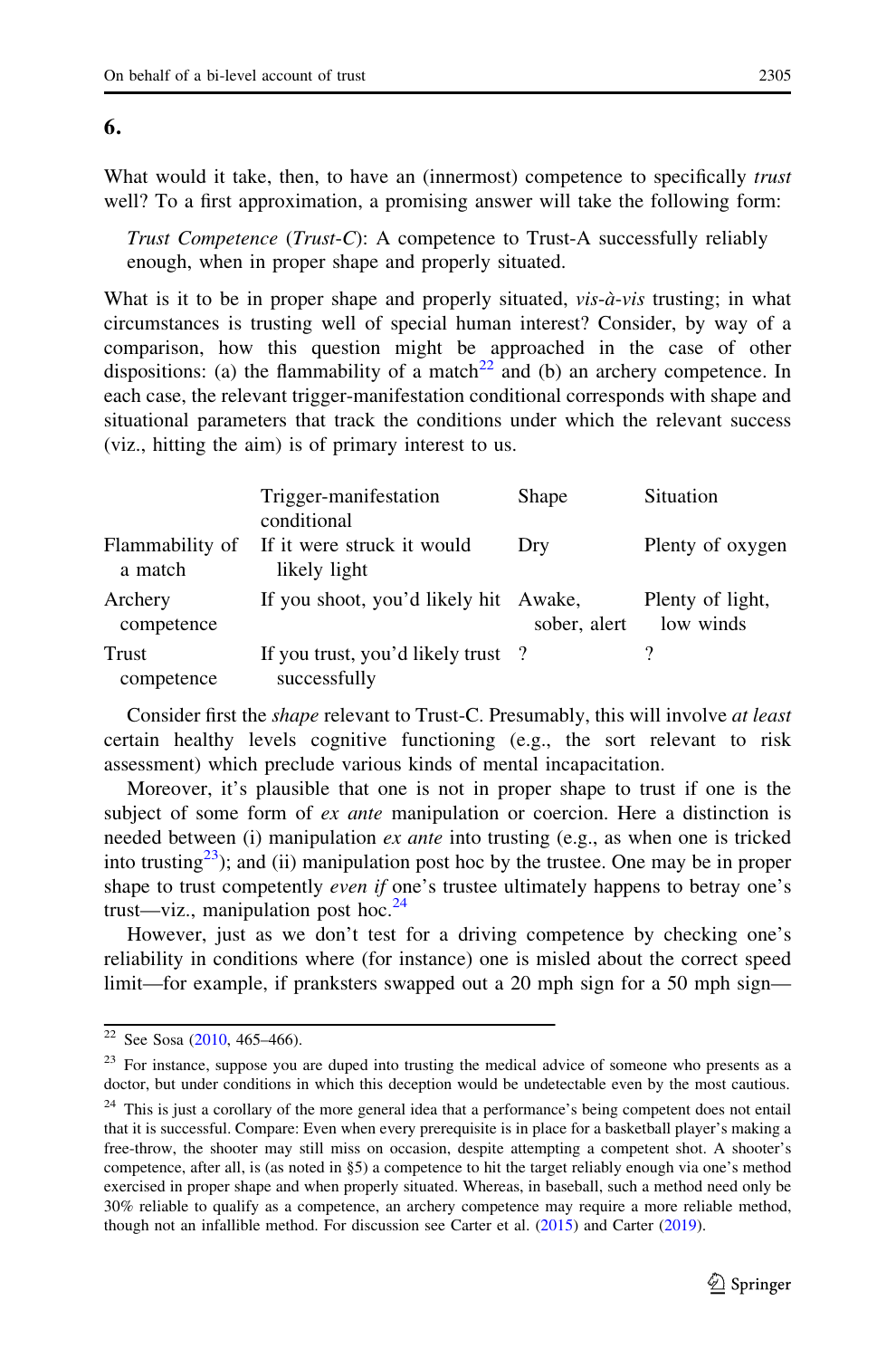nor, in the case of a competence to trust well, do we check whether one performs reliably enough in conditions in which (for instance) one is manipulated *into* trusting, as when one is the subject of an elaborate prank or deception (i.e., a surprise party). These are *abnormal* circumstances, not the circumstances in which we generally value the accomplishment of trusting well.

Moreover, just as we don't test whether one is a competent truster by asking whether they trust successfully reliably enough when drugged, coerced or manipulated *ex ante* (i.e., in improper shape), nor do we do so in situations where normal bounds of risk, effort and skill are not present. In a bit more detail: it doesn't count against someone's having a competence to trust well if the truster would not trust-A successfully reliably enough in conditions where the (a) risk to the truster is excessively high and gains of betrayal are enormous<sup>25</sup>; or where the level of (b) effort or (c) skill that would be required by the trustee to take care of things as entrusted is abnormally high.<sup>26</sup>

The foregoing then suggests we fill out the above table in the following way. We test for a trust competence by asking: would the truster trust successfully reliably enough when in normal mental shape and not manipulated *ex ante* into trusting (i.e., in proper shape), and in a trust situation within normal bounds of risk, effort and skill (i.e., when properly situated). $27$ 

#### 7.

Consider now the following case:

Gettier trust: Inspector Pazzi is attempting to catch an art thief, and to do so, he relies on a museum curator, Dr. Fell, whom Pazzi knows has always been trustworthy (unlike some of the potential experts he could have relied on), to assist him. Dr. Fell, it turns out, easily could have betrayed Pazzi in this particular situation (the art thief, it turns out, is his lover) but Fell decides ultimately by flipping a coin not to betray Pazzi.<sup>28</sup> Here Inspector Pazzi trusts competently and successfully, but that he trusts successfully isn't because of the competence he has, it's because Dr. Fell's coin landed the way it did.

 $25$  A point of clarification. There can of course be *some* risk as well as some gains for betrayal present in ordinary contexts of trusting, such that unreliability even in the presence of such risks (and gains for betrayal) would count against competence. The claim is that *abnormal* levels of both risk and gains of betrayal present conditions under which higher-than-usual failure needn't count against one's competence to trust well in the kinds of conditions under which reliable trusting is valued. Thanks to an anonymous referee for discussion on this point.

<sup>&</sup>lt;sup>26</sup> Compare: we don't test for the competence to play poker in conditions under which buy-in and cashout structures are dramatically altered.

<sup>&</sup>lt;sup>27</sup> Correlatively, a *complete* trust competence is exercised only when one trusts while in proper shape and properly situated, as circumscribed.

<sup>&</sup>lt;sup>28</sup> For those who take issue with the possibility of voluntary belief, the coin-flip can be changed, with no loss, to an involuntary but superstitiously grounded belief.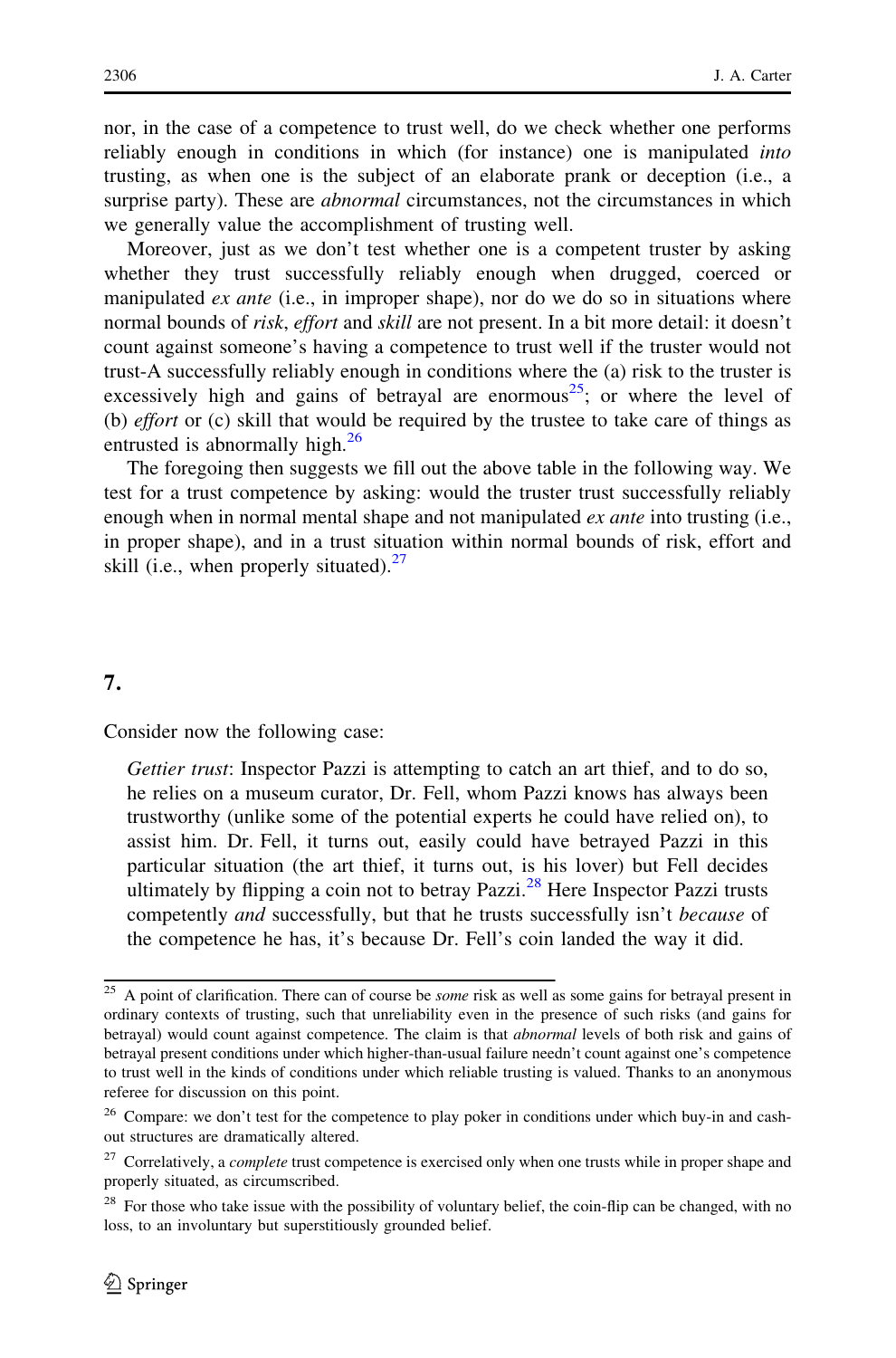The above case is, no doubt, a case of *lucky* trust,<sup>29</sup> one where the luck in play taints our assessment of Pazzi's trusting successfully. But the luck does not resemble (in epistemology) a completely wild guess<sup>30</sup> or (in an athletic performance) a shot performed blindly, and this is because the truster here exercises a competence to trust well. We have, to put it simply, a kind of 'justified, successful trust' where the source the justification (or—more generally—what accounts for why the trusting is competent) has very little to do with why the trusting is successful.<sup>31</sup>

What this all suggests is that even when one trusts in a way that manifests competence and *also* trusts successfully, something still might fall short. One's trusting successfully might still not manifest one's competence to trust well.<sup>32</sup>

On Sosa's performance normativity model, when a performance's success issues (non-deviantly<sup>33</sup>) from a complete competence, the performance is not only successful, and competent, but *apt.*<sup>34</sup> This points to there being something better than trusting (merely) successfully and competently: trusting *aptly*, where one's trusting successfully manifests one's complete Trust-C competence—something Inspector Pazzi clearly lacked.

Apt trust: S trusts aptly if, and only if, S's successful Trust-A'ing manifests S's complete Trust-C competence.

<sup>&</sup>lt;sup>29</sup> The luck at play here is analogous to what Pritchard  $(2005, 146-149)$  $(2005, 146-149)$  calls 'veritic luck'—viz., as when it is a matter of luck, given the way the success was attempted, that it was successful. Cf., Engel ([1992\)](#page-22-0). Note that Sosa ([2010,](#page-23-0) 467) himself thinks that 'the Gettier phenomenon thus generalizes beyond the case of belief … A performance of whatever sort is Gettiered if it is both accurate and adroit without being apt'. These are just the structural features that are in place in the above case.

<sup>&</sup>lt;sup>30</sup> Guessing (unlike ordinary beliefs) involves affirmation in a way that takes a chance on gaining truth with little to no weight given to risk of error. For further discussion of such cases—viz., where one guesses in an eye exam—see (along with §11) Sosa [\(2015](#page-23-0), 74–75). Cf., Carter ([2016\)](#page-22-0).

 $31$  This kind of luck is what Pritchard ([2009](#page-23-0), Chs. 2–3) calls *intervening* luck—where luck intervenes between the subject and the success. This is distinct from environmental luck, where the unsafety of the success is down to the subject's being in a bad environment (one where error possibilities are modally close). For further discussion, see Pritchard and Whittington [2015\)](#page-23-0). Note that the intervening/ environmental distinction is a distinction that falls within the wider class of veritic (i.e., malignant) luck. See fn. 29.

<sup>&</sup>lt;sup>32</sup> I take the above to be a performative analogue, in the case of trusting, to an example that is often used to illustrate 'Gettiered' performances—viz., Sosa's 'double-gust-of-wind' case. In this case, suppose a shot is released skilfully, deflected by a fluke gust of wind, and then (at the last moment) brought back toward the target by a fortuitous second gust of wind. In such a case, the shot is successful, and although it is competent, it is not successful because competent. See Sosa [\(2009](#page-23-0), 22; [2010,](#page-23-0) 465–467 and [2017](#page-23-0), 72–73) for discussion.

<sup>&</sup>lt;sup>33</sup> For discussion of finks, mimics and masks as they interface with competences, see Sosa ([2015,](#page-23-0) 96, fn. 3 and 145).

<sup>&</sup>lt;sup>34</sup> Elsewhere, in the emotions literature, 'apt' may have other senses—viz., fittingness. All uses of 'apt' and 'aptness' refer to the technical sense described here, of successful because competent.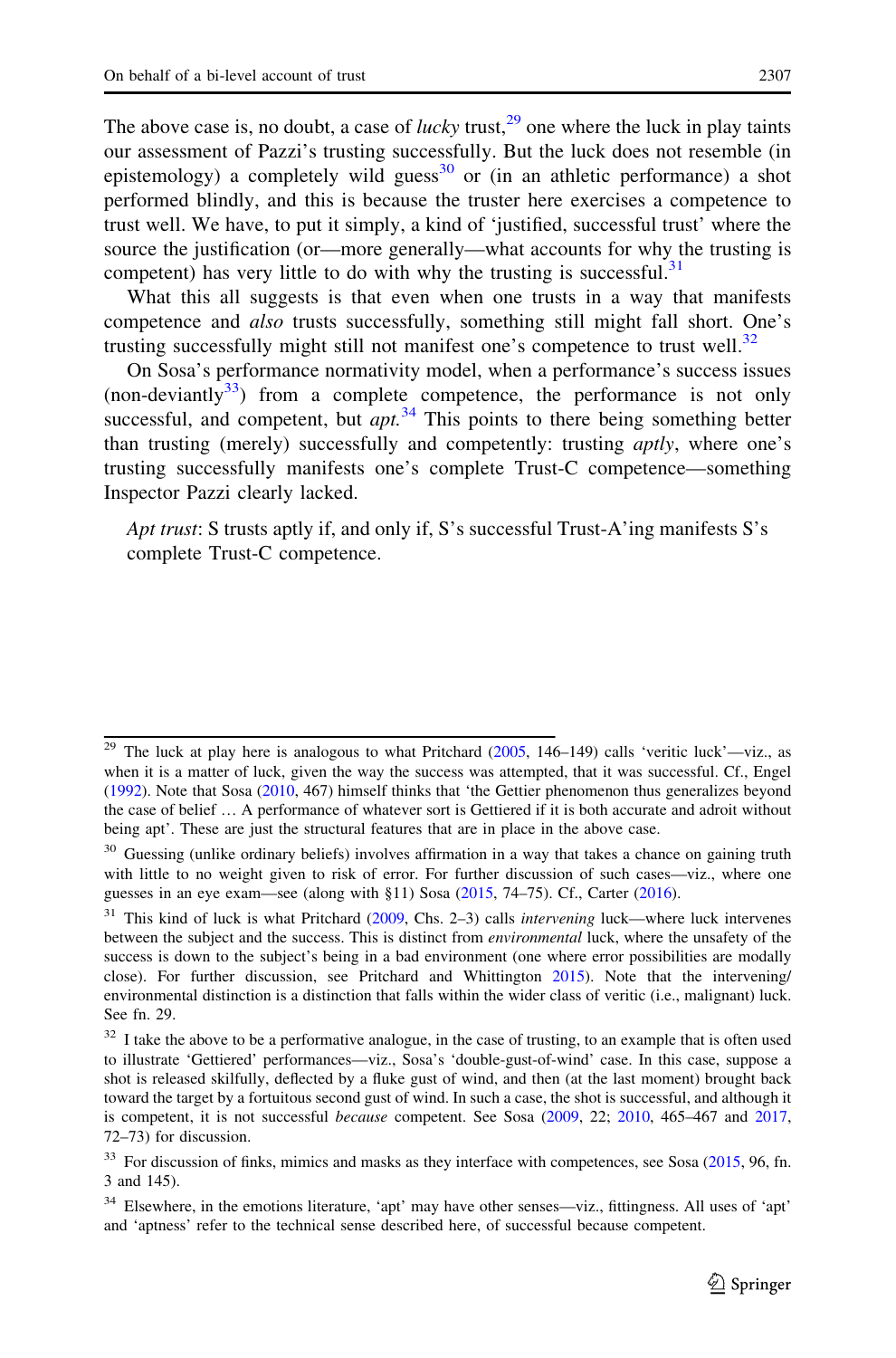## 8.

Is apt trust then the best kind of trust we should aspire to? Recall here the axiological analogy with belief: belief that hits its aim (truth) because of ability viz., knowledge, according to (robust) forms of virtue epistemology<sup>35</sup>—is an achievement, more valuable than true belief otherwise attained.

Apt trust, likewise, is an achievement—a success through ability. But even so, apt trust may be fragile in the following respect: (i) one trusts aptly when one's successful Trust-A'ing manifests one's complete Trust-C competence; (ii) that one manifests a complete Trust-C competence requires that one in fact be in proper shape and properly situated; (iii) one, properly constituted and situated, might nonetheless very easily trust when not in these conditions, where doing so would not reliably lead to successful trust.

Consider now the following case:

Mr. X: Mr. X, having read The Art of the Deal along with several books by Tony Robbins, fancies himself a charismatic dealmaker, overestimating his influence. Mr. X entrusts Mrs. Y with information  $I$ , in a situation within normal bounds of risk, effort and skill, and Mrs. Y does not betray Mr. X. Mr. X's trust-A on this occasion may be apt—his successful trust manifests his competence to trust reliably enough in normal conditions. However, suppose that while Mr. X in trusting Mrs. Y has trusted aptly, he very easily would have trusted *inaptly* in those conditions. Although in entrusting Mrs. Y with information  $I$ , the risk to Mr.  $X$  is in fact not excessively high and gains of betrayal are within normal bounds, Mr. X. (with a distorted view of his charisma and influence, thanks to the Tony Robbins books) would easily have entrusted Mrs. Y with information  $I$  outside such bounds (e.g., had  $I$  been information that would have given Mrs. Y huge gains if divulged with little threat of her detection), in a situation where he would not have been a reliable enough truster.

In the above case, Mr. X's trusting is apt, though very easily would he have trusted inaptly, outside of his range of sufficient reliability, given the distorted view he has of his competence to trust, a distorted view which precludes him from accurately gauging the risks of trusting inaptly that are present. That Mr. X trusted aptly on this occasion as opposed to inaptly doesn't owe to any awareness of his of the threshold of his own competence to trust reliably (an awareness he lacks ex hypothesi), but rather just to good fortune.

## 9.

What, exactly, is 'missing' in the case of Mr. X? How would this best be articulated? Here it will be helpful to introduce what Sosa calls *full aptness*, as this applies to performances more generally:

<sup>35</sup> E.g., Greco [\(2003](#page-22-0), [2010\)](#page-22-0), Turri ([2011\)](#page-23-0) and Zagzebski [\(1996\)](#page-23-0).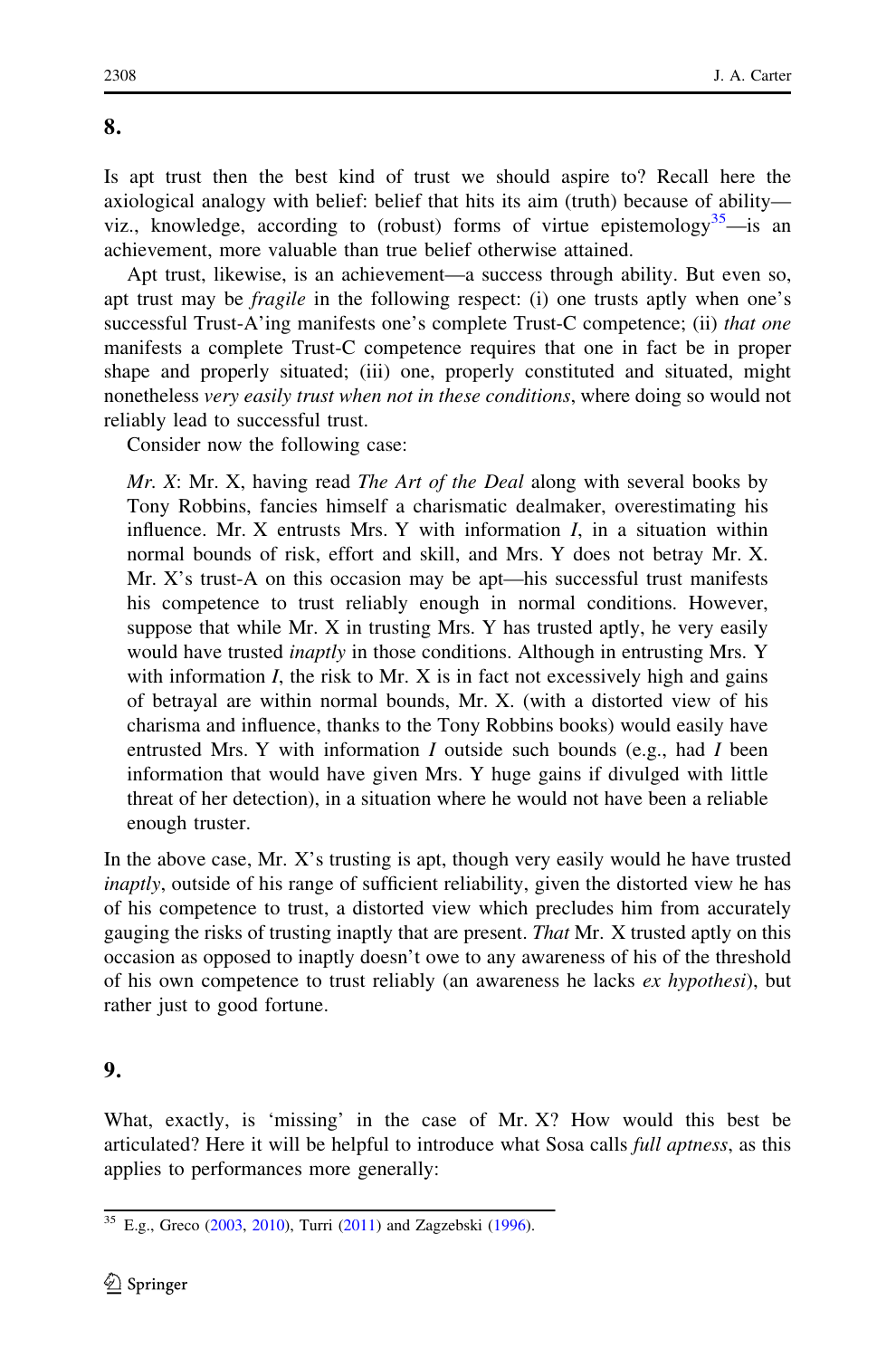The fully desirable status<sup>36</sup> for performances in general is full aptness: it is aptness on the first order guided by apt awareness on the second order that the first order performance would be apt (likely enough). $37$ 

In order to unpack this idea, compare Mr. X with a basketball player who shoots aptly within his threshold of sufficient reliability, but unaware of where that threshold lies, very easily would have shot from outside it. In such a case, the shot is apt—viz., it issues from the shooter's complete competence—despite the shooter lacking a second-order ability to competently gauge the risk of inaptness, something that requires (among other things) a competent view of the shooter's own competence.

The basketball player, then—like Mr. X.— performs aptly, but not fully aptly. There is, though, a more incisive way of putting Mr. X's situation, one that distinguishes between two *aims* one has in trusting.

Consider, as Sosa [\(2015](#page-23-0)) says of the basketball player, that he:

… aims not just to succeed no matter how aptly [sic. but] to succeed aptly enough (through competence), while avoiding too much risk of failure. Their shots are assessed negatively when they take too much risk ([2015,](#page-23-0) 85).

On the one hand, the truster (like the basketball shooter) aims not merely at success, a first-order aim, but also at apt success, a second-order aim.

| Domain<br>of<br>endeavour | First-order aim                                                                                                                                                        | Second-order aim                                                                                          |
|---------------------------|------------------------------------------------------------------------------------------------------------------------------------------------------------------------|-----------------------------------------------------------------------------------------------------------|
|                           | Basketball Make basket (i.e., <i>successful</i><br>shot)                                                                                                               | That one's successful shot<br>manifests one's complete<br>shooting competence (i.e., <i>apt</i><br>shot)  |
| Trust                     | That one's Trust-A in another is<br>fulfilled, viz., when another has<br>taken care of things as we have<br>entrusted them ( <i>i.e.</i> , <i>successful</i><br>trust) | That one's successful Trust-<br>A'ing manifests one's<br>complete Trust-C competence<br>(i.e., apt trust) |

With respect to the first-order aim of trusting successfully, there is the matter of whether that is aptly attained (i.e., whether one's trusting successfully manifests a complete Trust-C competence). But it is a distinct question whether the further aim of trusting aptly is itself attained aptly. If so, this will not just be a matter of one's successful trusting manifesting a Trust-C competence—viz., a competence to trust-A successfully reliably enough when in proper shape and situation; aptly hitting the aim of trusting aptly requires also manifesting a second-order or reflective

<sup>&</sup>lt;sup>36</sup> See, however, Kelp et al. [\(2017,](#page-22-0) Sect. 5) for a recent criticism of Sosa's view that performances attain fully desirable status if, and only if, they are fully apt.

 $37$  Sosa [\(2015](#page-23-0), 85).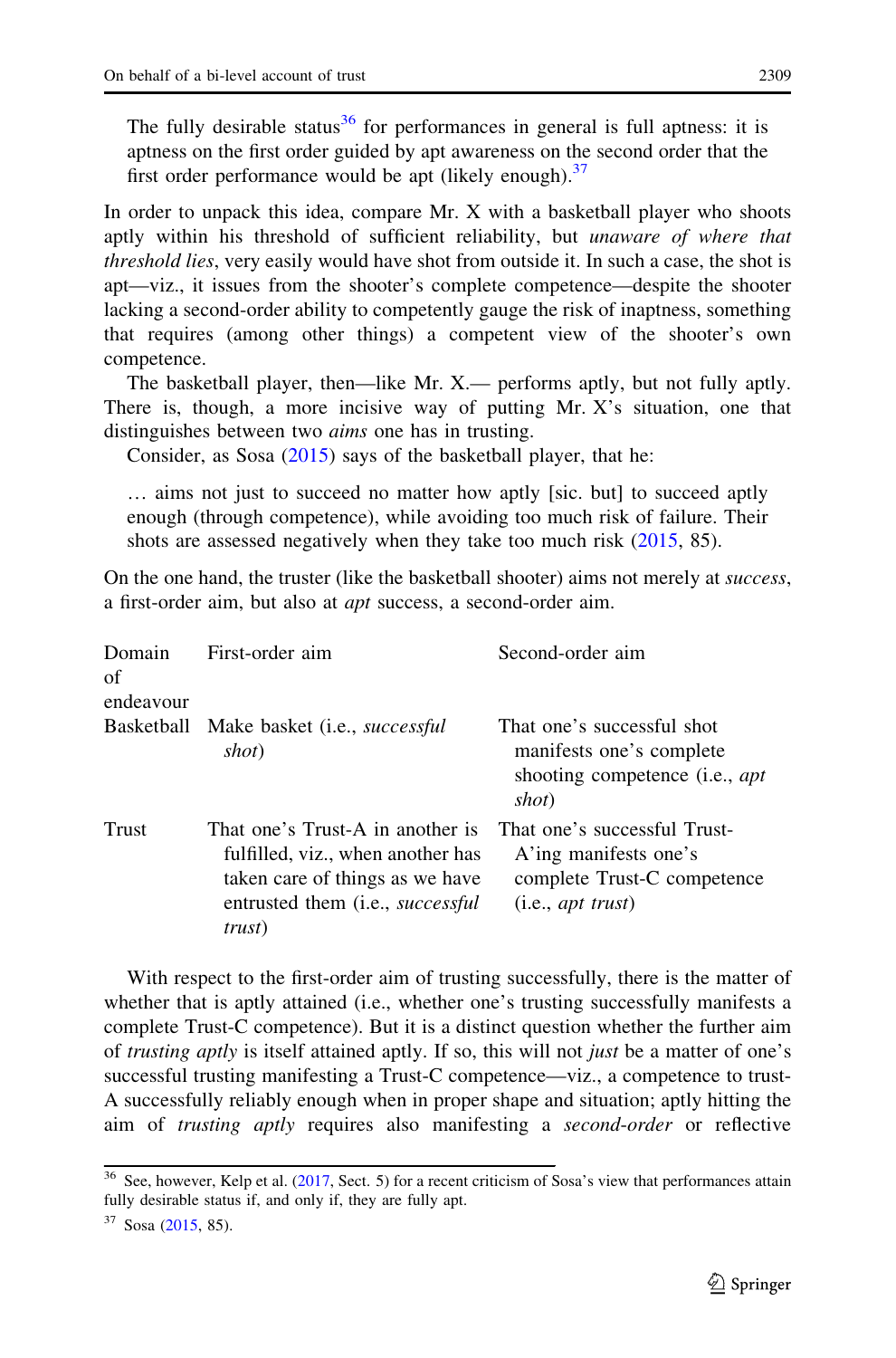competence—call this meta-Trust-C—a competence to trust not just successfully, but aptly, reliably enough. Unlike the first-order Trust-C competence, a meta-Trust-C competence will be a kind of second-order 'monitoring' competence,  $38$  one by which the truster reliably *judges risk of inaptness*, as opposed to *merely* trusting reliably enough when in proper shape and properly situated (viz., within normal bounds of risk, effort and skill).

With reference to the foregoing, we can now capture a richer level of trust—call it *convictive trust*—as follows<sup>39</sup>:

Convictive trust (i.e., fully apt trust): A subject S's trust is convictive if and only if S's successful Trust-A'ing (i) manifests one's complete Trust-C competence (i.e., is apt); and (ii) is guided to aptness by the truster's (secondorder) assessment of risk through meta-Trust-C.

A notion that needs unpacking, of course, is that of guidance as it features in the above account of convictive trust. Guidance is needed to close a certain gap that might otherwise be present between (i) one's apt trusting; and (ii) one's apt (secondorder) assessment of risk of trusting inaptly. Consider the following:

Sherlock: Sherlock trusts Mrs. Hudson to complete an important task, the trust is successful (she takes care of what he entrusted her to do as he entrusted her to do it), and the trust is apt: his trusting successfully manifested a complete Trust-C competence. Suppose further that his trusting was *aptly risk assessed*; Sherlock aptly appreciates that *not easily would he trust inaptly* in these conditions. But because life has gotten a bit too boring, Sherlock decides whether to actually trust by flipping a coin, and so his apt risk-assessment in this case is in fact disconnected from his apt trusting.<sup>40</sup>

What separates convictive trust, trust that is fully apt, from trust like Sherlock's, which is *merely* apt and aptly assessed for risk of inaptness—is that it is not merely apt 'in the light of' an apt risk assessment (through a competent view of the subject's own competence), but also guided by that assessment—viz., where the trusting itself is because of, and not merely compresent with, the second-order risk assessment.

#### 10.

Fully apt trusting, despite its being apt on two levels, depends—like any kind of human performance—on a certain kind of background. The most capable poker player, for instance, seems as though she could play her hand fully aptly—apt on

<sup>&</sup>lt;sup>38</sup> For an early presentation of the features (including coherence) of the kinds of information monitored by reflective competence more generally, see Sosa [\(1997](#page-23-0)).

<sup>&</sup>lt;sup>39</sup> I am of course using terminology that is analogous to Sosa's animal/reflective knowledge distinction, which focuses on belief as a performance-type with an aim. For the initial presentation of the animal/ reflective distinction, see Sosa ([1991\)](#page-23-0). See also Sosa [\(2009\)](#page-23-0) and ([2011\)](#page-23-0).

 $40$  Compare with Sosa's case of Diana the huntress in Sosa [\(2015](#page-23-0), 69).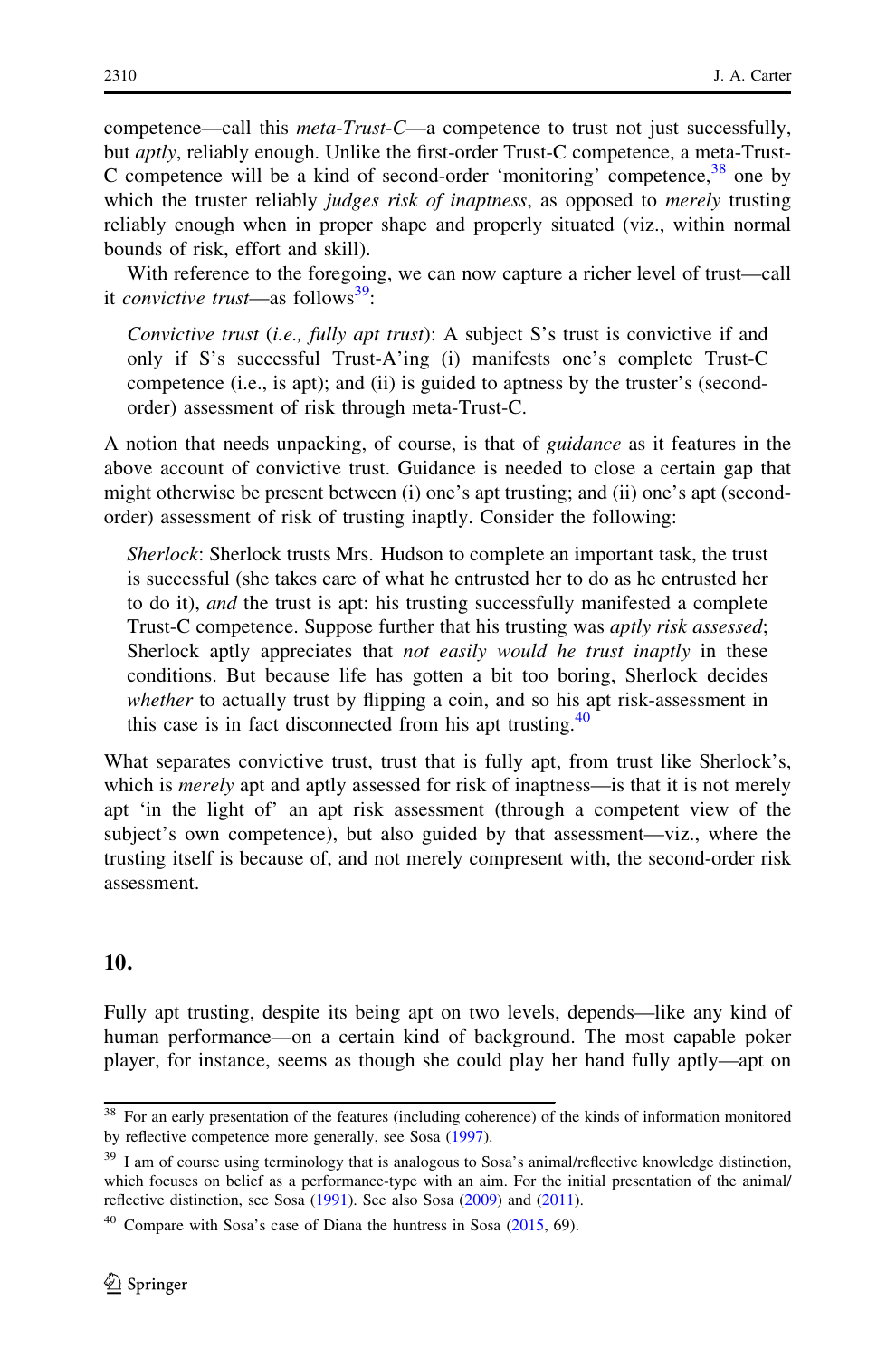both levels—even if the electricity grid responsible for the ambient lighting very easily could have gone out, ruining the hand, when it luckily happened to work normally, and when the poker player simply took for granted *that* it would work properly.

This raises an important question for our account of trust: what kinds of things can a truster non-negligently ignore—and simply assume to be in place—when exhibiting convictive (i.e., fully apt) trust?

This is a complicated issue, and I believe it is best approached via a performative analogy from Sosa's Judgment and Agency. Here's Sosa:

The athlete needs to consider various shape and situation factors: how tired he is, for example, how far from the target, and so on, for the many shape and situation factors that can affect performance. But there are many factors that he need not heed. It is no concern of an athlete as such whether an earthquake might hit, or a flash tornado, or a hydrogen bomb set off by a maniac leader of a rogue state, and so on. As an athlete, he is not negligent for ignoring such factors [\(2017](#page-23-0), 191, my italics).

There is, plausibly, a distinction *within* the class of factors that could cause a given performance to fail, between

- (i) the kinds of things a fully apt performer must heed in order to safeguard against credit-reducing luck; and
- (ii) the kinds of things he or she is free to non-negligently assume are already in place.

Sosa refers to the kinds of things in category (ii) background conditions.<sup>41</sup> Cobbling together from his various descriptions of them, $42$  we can identify five key features of background conditions: logical, functional, modal, epistemological and normative.

Logical Background conditions are *entailed* by the presence of pertinent seat, shape and situation conditions; they must hold if the relevant 'S' [seat/shape/ situation] is in place at the time of the performance. $43$ 

It may be helpful here to register some parallels between what Sosa calls background conditions with what Dancy ([2000](#page-22-0), 127-130) calls *enabling conditions*, as they feature in account of acting for a reason. Being born, for instance, is an an enabling condition for my (say), doing something  $\phi$ -ing for a reason at a later time in the sense that it is a necessary precondition for my doing so, even though it is not a *reason* for my  $\phi$ -ing. Likewise, he thinks, *believing that p* is something that's necessary for one's  $\phi$ -ing because p despite not being one's reason for  $\phi$ -ing. For helpful discussion of Dancy's and related accounts of acting for a reason, see Marcus ([2012,](#page-23-0) Ch. 2).

<sup>&</sup>lt;sup>42</sup> See, for example, Sosa  $(2017, 215-21; 2015, Ch. 3)$  $(2017, 215-21; 2015, Ch. 3)$  $(2017, 215-21; 2015, Ch. 3)$  $(2017, 215-21; 2015, Ch. 3)$ .

<sup>&</sup>lt;sup>43</sup> Sosa ([2017,](#page-23-0) 218). This relationship may also be captured as metaphysical. As an aside, the description 'logical' is used here because the condition captures a kind of entailment, and because the modal characterisation is likewise metaphysical.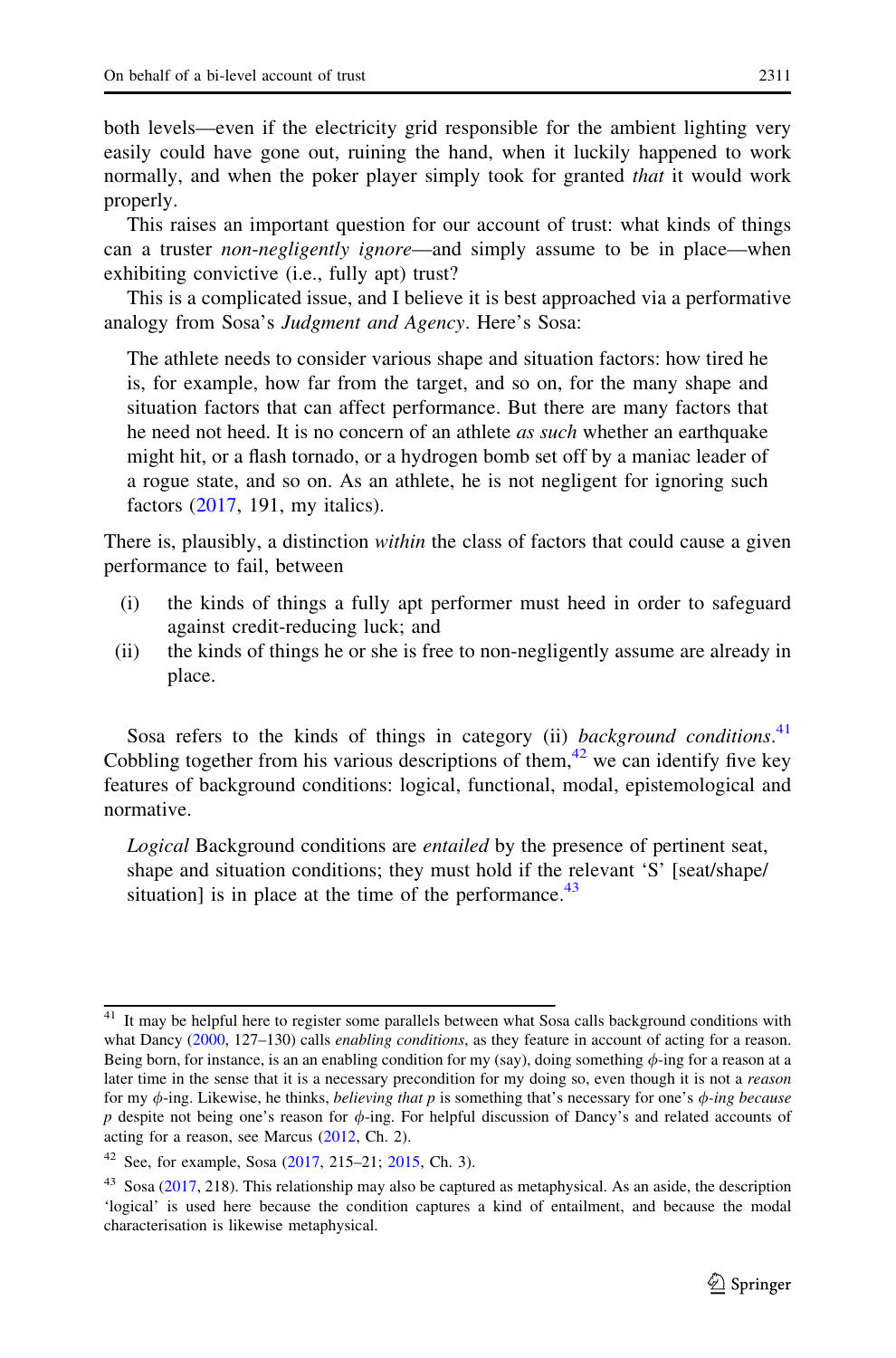Functional Background conditions are orthogonal to a performance qua the kind of performance it is.<sup>44</sup>

Modal Background conditions need not hold safely

Epistemological When a background condition holds, the performer need not know that it does.

Normative The quality of a performance is not reduced or in any way effected by reducing the safety a background condition.

The epistemological and normative features of background conditions are of special importance, as they capture the threshold of permissible ignorance in fully apt trusting—one may take for granted whatever, not related to the performancetype *qua* performance-type—is entailed by the relevant 'S' [seat/shape/situation] being place at the time of the performance.

We've seen what fully apt (i.e., convictive) trust demands of a truster. With reference to the above account of background conditions, let's now investigate what such trust *permits*.

## 11.

Let's use the following case as a reference point:

Loan Payment: A trusts B to pay back a (modern, online) financial debt, which B repays as entrusted to do. Let's assume further that all conditions for fully apt (convictive) trust are met. So A's trusting B on this occasion is apt—and even more—guided to aptness by A's assessment of risk through meta-Trust-C.

What, exactly, are the *background conditions* in *Loan Payment*, conditions which we may suppose that A could freely and non-negligently assume to be in place, and which—even if they didn't hold safely—this wouldn't count against the quality of A's trusting?

As noted in the previous section, background conditions are entailed by the presence of pertinent seat, shape and situation conditions in the sense that they must hold if the relevant 'S' [seat/shape/situation] is in place at the time of the performance. Let's focus on what is entailed by the presence of the relevant (a) shape and (b) situation in the case of Trust-C.

(a) Shape: Background conditions

One is in proper shape, vis-a-vis trusting, only when at least (i) mentally fit (i.e., not physically or mentally incapacitated in a way that would have a deleterious effect on the reliability one's trusting) and (ii) when not coerced or manipulated  $ex$  ante intro trusting (see §6). Implied by the relevant sort of mental fitness is the presence of healthily functioning neurotransmitters; suppose that, had A been slipped (for

<sup>&</sup>lt;sup>44</sup> Consider, in particular, Sosa's remark that it is of no concern of an athlete as such whether, e.g., a tornado might easily have it. See Sosa ([2017,](#page-23-0) 218). For related discussion, see Carter ([2017](#page-22-0)).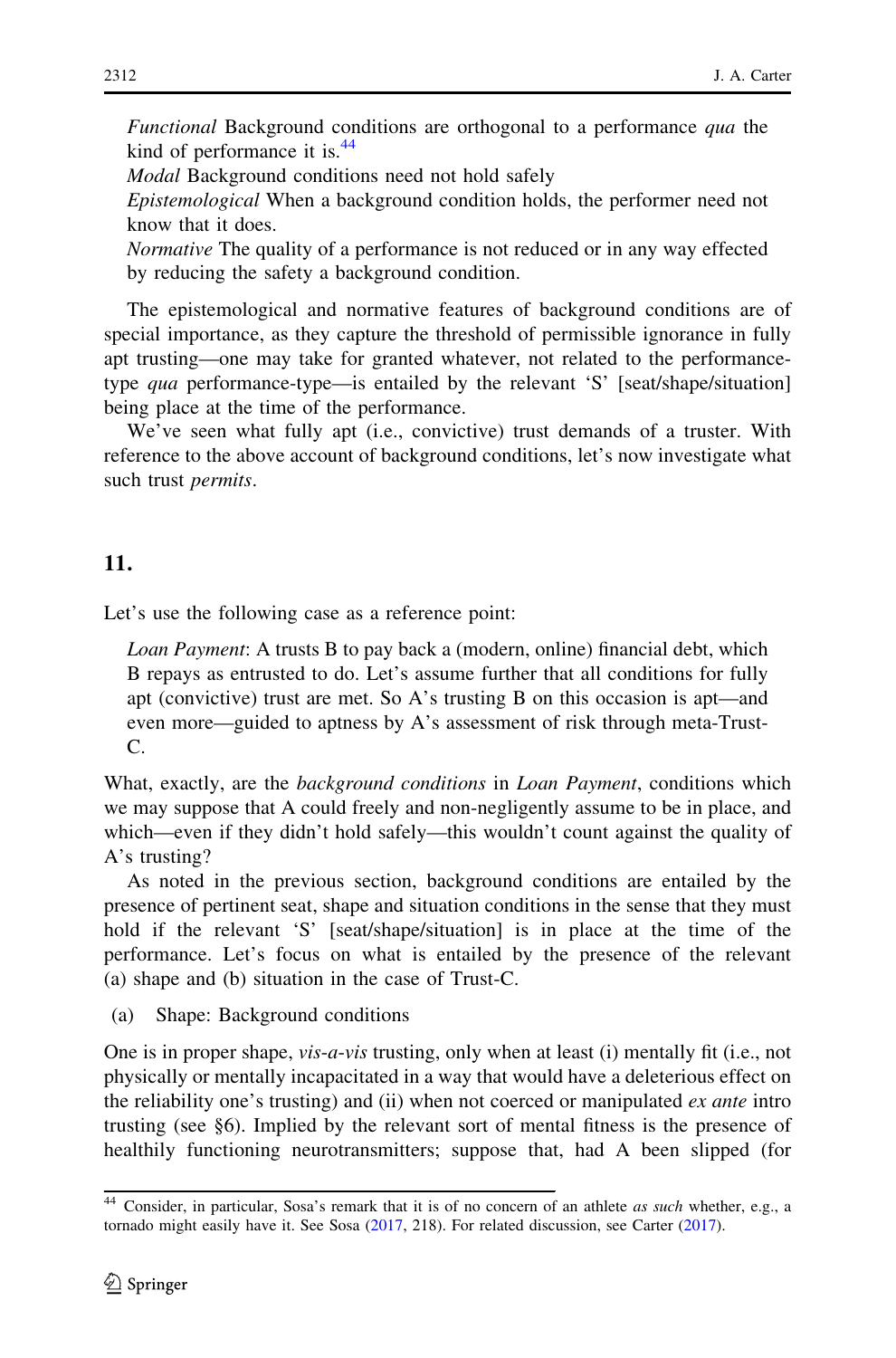instance) Alpha-PVP (i.e., flakka), A's neurotransmitters would be functioning abnormally and would have impeded A's ability to understand details relevant to A's trust exchange with B. Even if A were such that very easily A may have been (undetectably) slipped flakka prior to the trust exchange which would have ruined A's shape, but by luck was not, A may (while trusting fully aptly) non-negligently take for granted that this was not so.

A precondition of S's *not* being manipulated or otherwise coerced into trusting  $ex$ ante is that A is capable of exercising base-level autonomy with respect to whom to trust; if (for instance) A were suddenly hypnotized, A would not be in such an autonomous position—A's capacity to avoid manipulation and coercion would be undermined. Even if A very easily could have been, prior to trusting, subjected to undetectable shape-ruining hypnosis, A may, while trusting fully aptly, nonnegligently take for granted that this was not so.

(b) Situation: Background conditions

More complex and perhaps also interesting, ethically and epistemologically, are the background conditions that underlie the situational component of the Trust-C competence: normal bounds of skill/risk/effort (see §6). Let's take each in turn.

Skill. Thanks to working online banking services, replaying a complex modern loan as entrusted doesn't require the trustee have specialised knowledge, e.g., of partial differential equations, stochastic calculus, etc., that are beyond normal intellectual capacities<sup>45</sup>; doing so requires performing a sequence of simple online steps within what is usually an intuitive choice architecture design; were online banking services to suddenly fail (and experts to charge exorbitant fees), the trustee could successfully (and with suitable accuracy) pay back and properly document the complex loan only through possessing abnormally high financial and mathematical skill. Even if world online banking systems easily could have crashed beyond A's ken but did not, A may, while trusting fully aptly, non-negligently take for granted that this was not so.

Risk Thanks to a well-functioning stock market and currency system, A would not be abnormally exposed if the debt were not paid back; if the market suddenly crashed, A would be so exposed (and likewise, suppose, B would stand to gain significantly more through betrayal than B does with the stock market failing to surprisingly crash). Even if, beyond A's ken, a cabal of oligarchs easily could have, but just so happened to not, sabotage the stock market and world currency values in a way that would have left B standing to gain much more by betrayal than otherwise, A may, while trusting fully aptly, non-negligently take for granted that this was not so.

<sup>&</sup>lt;sup>45</sup> I am not suggesting here that such mathematics falls outside of what normal, healthy cognitive functioning is fit for. Such mathematical skill, even if within the reach of normal human cognition when suitably applied, is *specialised*; it reflects expertise and is the product of training the lack of which is both normal in the sense of widespread in typical communities, and which would (in the circumstance described) render repaying the debt considerably more difficult and thus unlikely.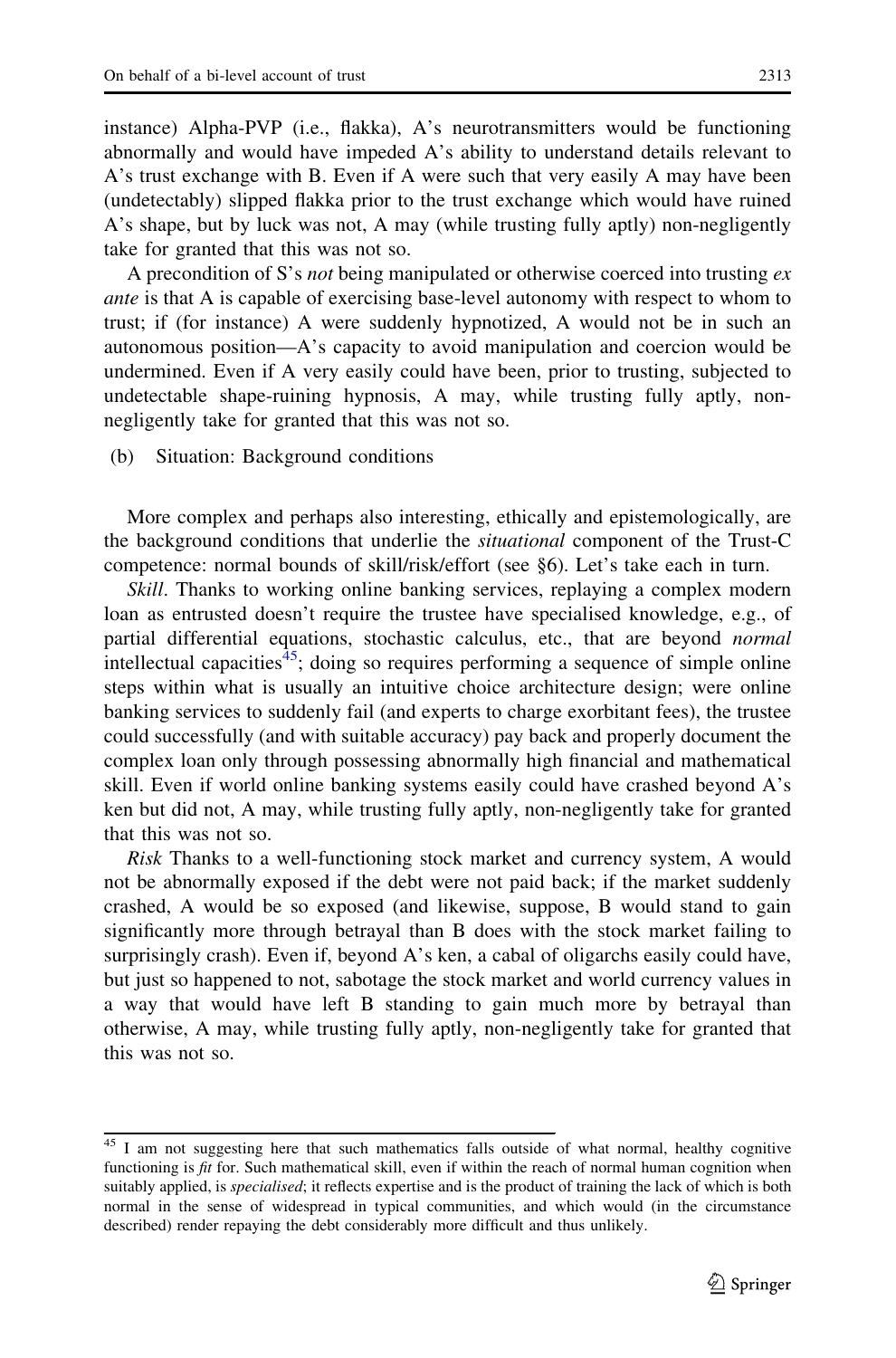Effort On the supposition that A is easily locatable by B through normal means, it is does not take much effort for the trustee to repay the debt to the truster; if A's identity had been stolen, even a mathematically skilled and well-intended trustee would have to expend considerable effort to repay A *rather* than A's identity thief. Even if, beyond A's ken, a group of hackers might easily have, but did not, steal A's identity in a way that would have required enormous effort by B to locate A to repay the loan, A may, while trusting fully aptly, non-negligently take for granted that this was not so. $46$ 

In sum, the fully apt truster can non-negligently take for granted background conditions that are implied by the obtaining of the relevant seat, shape and situation constituents of Trust-C. Even if the background conditions themselves hold unsafely beyond the subject's ken, this is compatible with the subject trusting fully aptly. Incompatible with trusting fully aptly is trusting even when shape and situation conditions could easily not hold (but for reasons that are not down to the unsafety of background conditions)—viz., as in the case of Mr. X, but not in the case of Loan Payment.

### 12.

If the foregoing view is right, then a bi-level approach is needed to distinguish between two species of trust, each of which is of human interest, and each of which is structured differently with respect to competence and risk.

In this section, I want to outline some additional benefits that such a view offers over more traditional univocal accounts of trust in ethics and epistemology.

(a) Puzzles about reflection

One of the perennial problems about the nature of trust concerns the interplay between trust, risk and reflection. As Annette Baier $^{47}$  vividly expresses the idea:

Trust is a fragile plant […] which may not endure inspection of its roots, even when they were, before inspection, quite healthy.

To make this idea—viz., that reflection on (and/or monitoring of) the trust relationship imperils trust—more concrete, consider the following case, due to Wanderer and Townsend ([2013\)](#page-23-0):

Paranoid parent. A paranoid parent [...] organises a babysitter for their child, and then proceeds to spend the evening out monitoring their babysitter's antics remotely, via a 'nanny-cam'. The paranoid parent is not only a lousy date, but

<sup>&</sup>lt;sup>46</sup> A prerequisite for the obtaining of all situational features is that that the world exists. Had a maniac detonated a bomb, the truster, trustee and the banks and financial systems would be obliterated and the trustee could not repay the debt. We may suppose accordingly that even if such a maniac easily could have done so but did not, A may trust fully aptly while taking for granted that whatever preconditions to trusting are furnished by the existence of the world are intact. For related discussion, see Sosa [\(2017](#page-23-0), 191).

<sup>47</sup> Baier ([1986](#page-22-0), 260).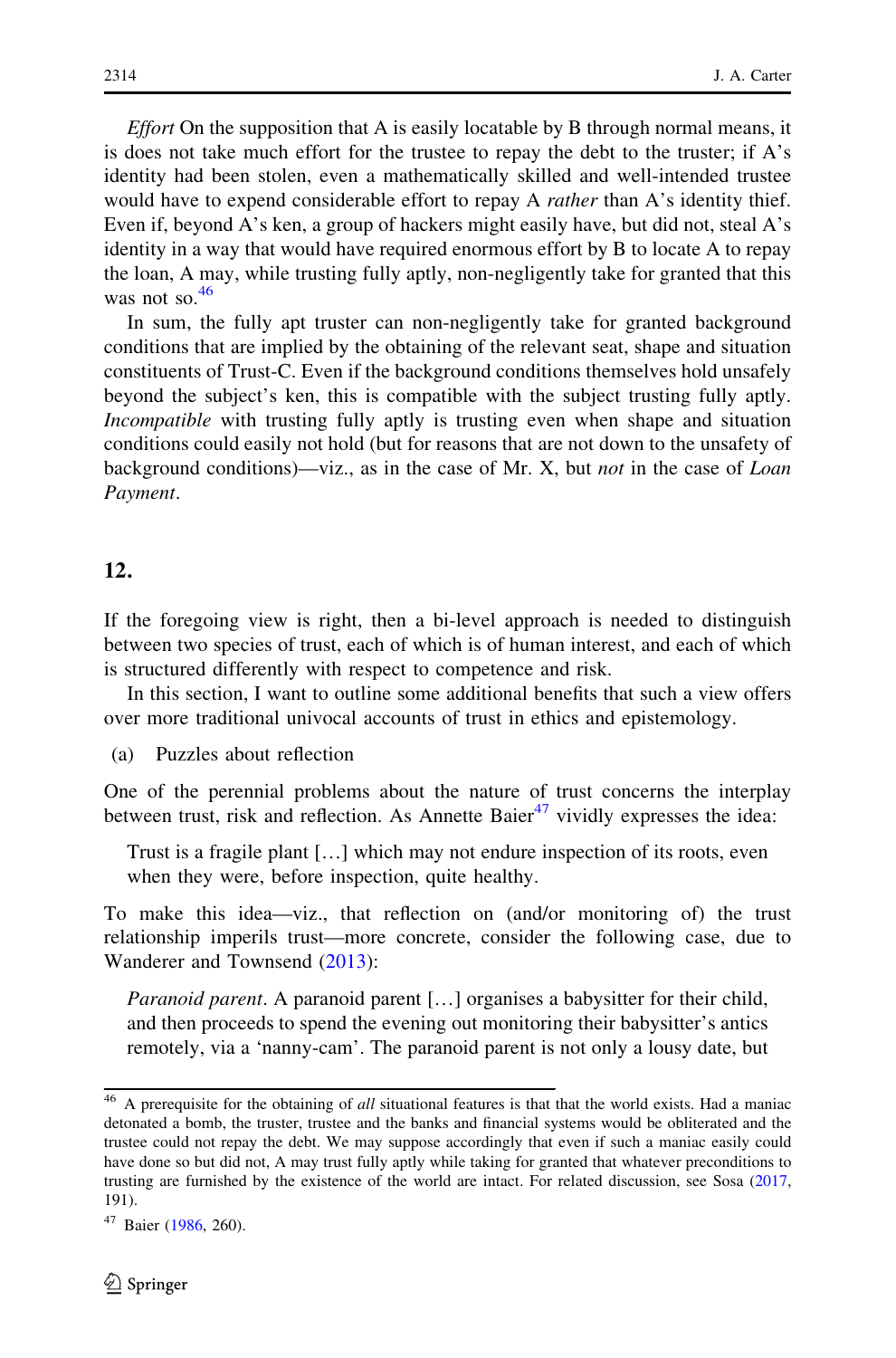also a lousy trustor; in performing the seemingly rational act of broadening the evidential base relevant to her judgments of trustworthiness, she is, precisely, failing to trust the babysitter ([2013,](#page-23-0) 1).

The idea that actively reflecting on the trust relationship so as to minimise risk is *itself* at tension with genuine trust has been raised in various ways in the literature on the rationality of trust.<sup>48</sup> As McLeod [\(2015](#page-23-0), §2) states the puzzle succinctly:

Since trust inherently involves risk, any attempt to eliminate the risk through rational reflection could eliminate the trust at the same time.

A bit more permissively, Faulkner ([2018](#page-22-0), §5) remarks that:

 $[...]$ [T]oo much reflection can undermine trust.<sup>49</sup>

The principal challenge for univocal accounts of trust is to explain what trust is, i.e., its nature, while—at the same time—making sense of how the kind of reflection or monitoring that would seem *prima facie* needed to improve the quality of trusting would not at the same time have the consequence of destroying it. $50$ 

A pleasing feature of the bi-level account proposed is that—at least in one important respect—the account offers a way to bypass the puzzle.<sup>51</sup> Second-order reflection improves the quality of trusting, and at the same time, it is compatible with *genuinely* trusting. Genuine trust seems, as the puzzle goes, threatened by monitoring of the trustee. But the principal role of reflection in the proposed account is not reflection on, or monitoring of, whether the trustee will betray one's trust; its role in the account of convictive trust is one of *self*-regulation, where the object of the reflection, monitoring and awareness at the second order is in the main one's own competence and the conditions of its exercise.

(b) Internalism and the quality of trust

However one addresses the previous puzzle, it is widely thought—in particular among philosophers of trust sympathetic with internalist epistemology<sup>52</sup>—that one

 $\overline{^{48}$  As Dasgupta [\(2000,](#page-22-0) 51) puts it, trust must be *prior* to any monitoring of the trustee: 'If I can monitor what others have done before I choose my own action, the word'trust' loses its potency'. Likewise, accordingly to Baier [\(1986](#page-22-0), 260): 'Trust is a fragile plant […] which may not endure inspection of its roots, even when they were, before inspection, quite healthy'. For a helpful overview, see Wanderer and Townsend ([2013\)](#page-23-0). Cf., Möllering [\(2006](#page-23-0), Ch. 5) for a more radical expression of the idea that trust cannot withstand rational scrutiny.

<sup>&</sup>lt;sup>49</sup> Note that, beyond philosophical considerations in favour of this constraint on trust, there are also empirical reasons to embrace it, or something like like it. See for instance Fuchs ([2010\)](#page-22-0) for a discussion of how reflection and monitoring have a deleterious effect on trust in psychopathology.

<sup>50</sup> In the recent literature, doxastic accounts of trust, according to which trusting either is or involves the belief that the trustee will be trustworthy, have in particular attempted to resolve this problem. See, for instance, Hieronymi ([2008,](#page-22-0) 213–36) and McMyler ([2011\)](#page-23-0). For discussion, see Faulkner ([2018,](#page-22-0) §5).

<sup>&</sup>lt;sup>51</sup> To be clear, the puzzle is bypassed only in the sense that the view proposed is able (better so than other proposals) to preserve the compatibility of trust and (trust-relevant) reflection. Whether the puzzle can be solved—viz., presumably by showing either that one of the claims that generates it is false—is beyond what I'm aiming to show here.

 $52$  See, for instance, Fricker [\(1995](#page-22-0)), Lipton ([1998\)](#page-23-0), and Lehrer ([2006\)](#page-23-0).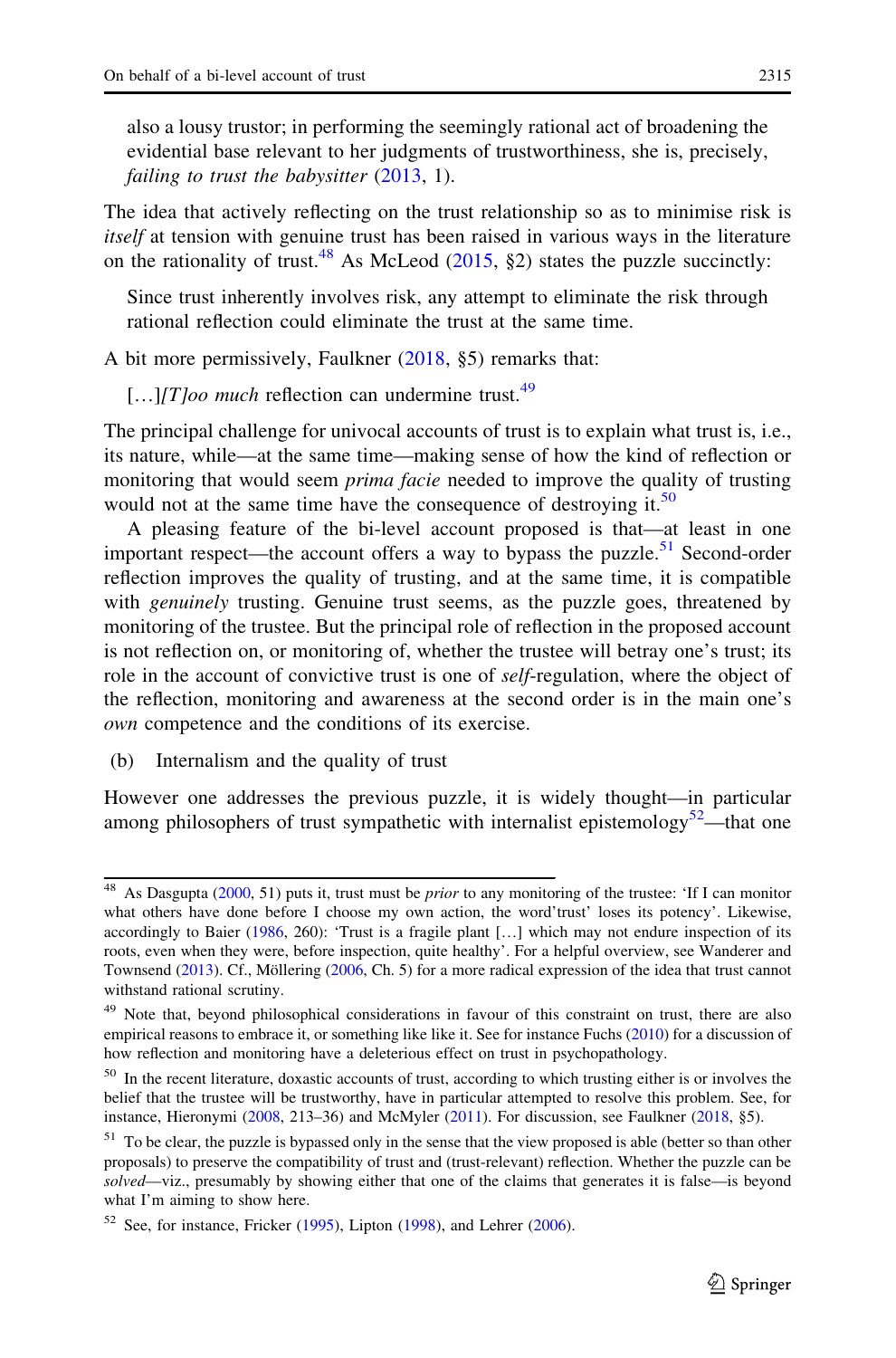ought to have good *reasons* for trusting others, in particular, in cases where there are significant stakes. A correlative of this idea is that successful trust, backed by good reasons for trusting, is better (from the point of view where good trusting is valued) than trust otherwise secured.

For example, Russell Hardin [\(2002](#page-22-0), 12) maintains that the quality of one's trusting is a function of the (continually) updated reasons one has that the trustee will be trustworthy, which might come from such things as inductive generalisations and past experiences, etc.<sup>53</sup> Having such an internal perspective that backs one's trusting is surely valuable from the perspective where trusting well is valued. Though it cannot exhaust such value.

Here a comparison in epistemology is illustrative: why is it epistemically valuable (i.e., from the point of view where we care about the truth) for our beliefs be reasonable in light of one another?

Here's Sosa ([1997\)](#page-23-0) in an early paper on reflective knowledge:

Coherence-seeking inferential reason, like retentive memory, is of epistemic value when combined with externally apt faculties of perception, because when so combined it, like retentive memory, gives us a more comprehensive grasp of the truth than we would have in its absence [\(1997](#page-23-0), 421).

If externally competent faculties are working as they should, then having broad coherence in our beliefs is desirable in part because it is truth-conducive, and this is so 'even if in a demon world […] coherence fails this test' and would not promote true belief' (ibid., 422).

Analogously with trust: trusting backed by a rational and internally coherent perspective is valuable, *vis-à-vis* trusting well, *when* externally competent faculties (viz., Trust-C) are working as they should; in such circumstances, such coherence is desirable because it is conducive of successful trust; and this is so even if in a world where trust were categorically betrayed,<sup>54</sup> such internal coherence would fail this test.

If the foregoing is right, the value of trusting well cannot be explained as internalists such as Hardin suggests, even if internalist considerations can (if combined with externally competent faculties) promote successful trust. By contrast, the bi-level account fits snugly with the above points.

In short: internal coherence is (a) an important feature of convictive trust and is essential to one's (second-order) ability to place one's first-level trust in perspective; and (b) is desirable ( $vis-\hat{a}-vis$  our aims in trusting) because in our actual world (where our first-order trust competence really is reliable) it is conducive to successful trust. This is not meant to suggest that such an internal perspective is

 $53$  For helpful discussion, as well as a survey of some criticisms, see McLeod [\(2015](#page-23-0), §5).

<sup>54</sup> The viability of such a world has been contested. See, in particular Coady [\(1992](#page-22-0), 85), which presents the famous Martian Argument which casts doubt on systematically false reporting. A more general about the untenability of systematic lying owes to Kant.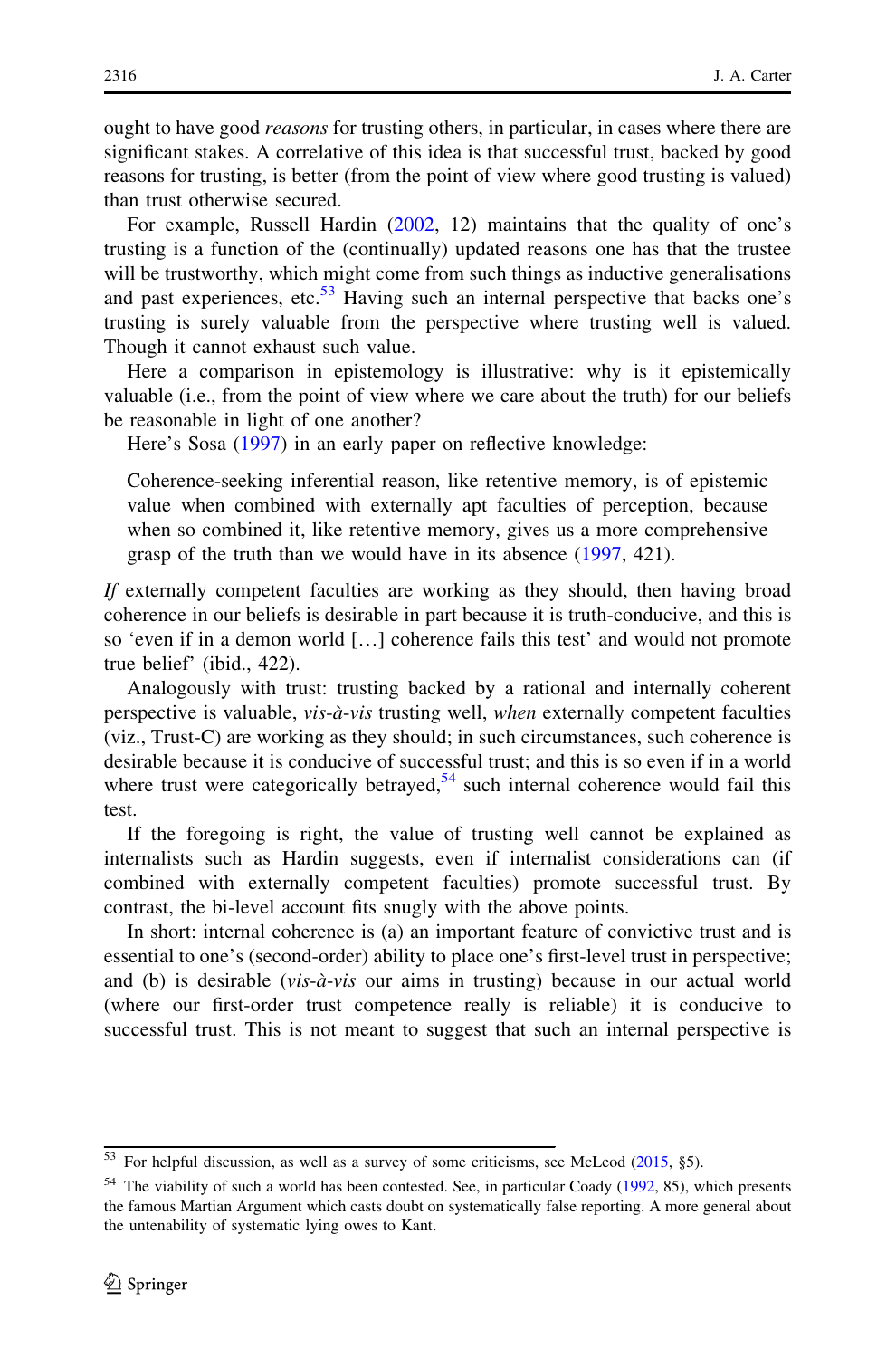needed for *apt* trust—it is not (much, anyway)<sup>55</sup>—but rather to affirm that beyond apt trust there is a better species of trust.<sup>56</sup>

(c) Enriching trust (and trustworthiness)

A separate point worth addressing about the quality of trust is due to Jones ([2012,](#page-22-0) 72), and in particular, to her remarks about rich trustworthiness. Firstly, note that in paradigmatic cases of interpersonal trust, we trust someone with something (i.e., to take care of some particular things, as entrusted). This is sometimes called 'threeplace-trust<sup>57</sup> so as to distinguish such trusting from *two-place* trust, as when one trusts another simpliciter.

While apt and convictive trust, as presented, are models of three-place-trust,<sup>58</sup> two-place trust is also valuable. Consider Jones' remarks on two- and three-place trustworthiness, and why two-place trustworthiness may be of special interest.

When we talk about cultivating trustworthiness, we sometimes have threeplace trustworthiness in mind, as when, for example, we talk about ways of fostering the trustworthiness of doctors with respect to their patients. However, often, when we talk about cultivating trustworthiness, our target is *rich trustworthiness*: we want both to increase the range of domains over which people will be competent and responsive to dependency and to improve those capacities required to have a reliable grasp of these zones of competence and to be able to signal them to others [\(2012](#page-22-0), 72).

By parity of reasoning, in the case of cultivating the capacity to trust well, our target is an analogous one—viz., we value increasing (i) the range of domains over which people will *trust competently*; but in addition to this, we *also* aim 'to improve those capacities required to have a *reliable grasp of these zones of competence* [sic to trust well] and to be able to signal them to others' (ibid., 72, my italics).

It should be emphasised that if the capacity to trust well is likewise enriched by way of (i) and (ii), as it plausibly would, then this will require not *merely* the cultivation of Trust-C, but also the cultivation of meta-Trust-C through which one has a reliable grasp of one's zones of (Trust-C) competence.

The bi-level account neatly explains why trust would be enriched by cultivating both Trust-C and meta-Trust-C. The cultivation of the former is conducive to apt

<sup>55</sup> One might initially balk at this thought; doesn't the possession of Trust-C require internal coherence? Not necessarily. Consider that Trust-C is a function of one's being reliable at securing an end (successful trust) under a range of circumstances under which securing that end is of human interest—viz., when one is in proper shape and properly situated. The factors that make one reliable at securing successful trust when in proper shape and properly situated may in a truster lie below the surface of conscious endorsement.

<sup>56</sup> These points are presented, intentionally, in a way that is analogous to the way Sosa summarises the role of coherence in his bi-level virtue epistemology in Sosa [\(1997](#page-23-0), 422).

<sup>57</sup> See, for example, Horsburgh [\(1961\)](#page-22-0) and Hardin ([1992\)](#page-22-0).

<sup>&</sup>lt;sup>58</sup> I am sympathetic to Hawley's suggestion that trust is 'primarily a three-place relation, involving two people and a task'; this is compatible with recognising other valuable ways of trusting. See Hawley [\(2014](#page-22-0), 2, my italics).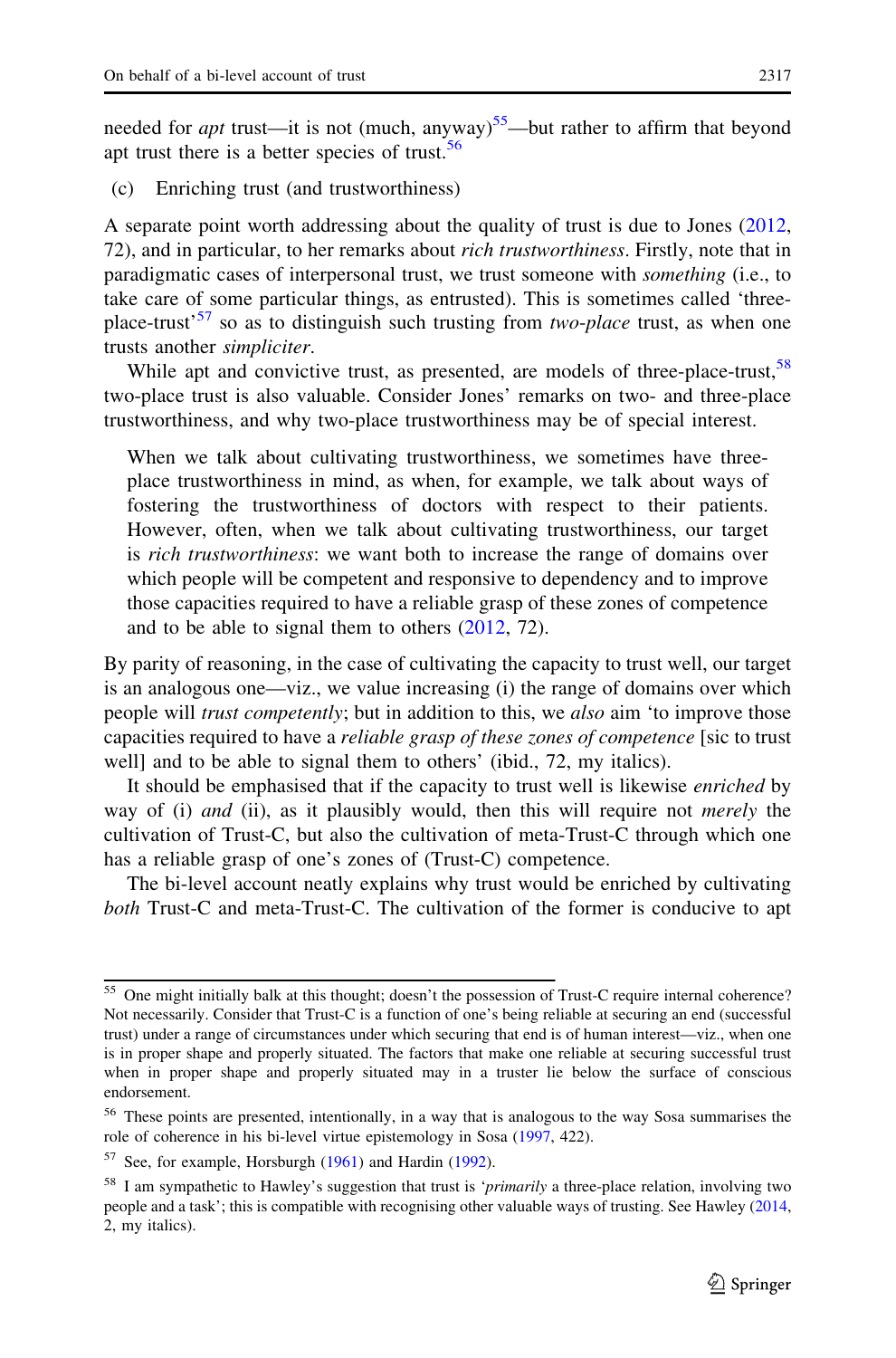trust, which is good. The cultivation of the latter, when apt trust is secured, is conducive to convictive trust, which is even better.

(d) Varieties of risk assessment

We've already noted that trust and risk are conceptually connected<sup>59</sup>; trusting inherently involves vulnerability to the risk that the trustee will not take care of things as entrusted to.

However, the varieties of risk assessment that befit a good truster are not limited to assessing this risk—that the trustee will not take care of things as entrusted—even under a wide construal of what kinds of factors are relevant to this particular risk. There are *other* risks inherent in trusting.

Following Duncan Pritchard [\(2015](#page-23-0), 437) it will be helpful to distinguish between (a) a risk event<sup>60</sup>; and (b) riskiness. A risk event (alternatively called a 'risk') is a possible but unwanted or harmful outcome, whereas an event is risky (or 'high risk') when the chance of the risk event materialising is higher than is normal for an activity of the relevant kind.

Harms internal to a domain are fixed by the aims of that domain. Trusting, on the account proposed (i.e., §9), has two aims—the first-order aim of trusting successfully, and the second-order aim of trusting aptly. The non-obtaining of these aims are distinct risk events. There are thus two kinds of trust-relevant riskiness: that which features when the chance<sup>61</sup> of the non-obtaining of the firstorder aim (successful trust) is higher than normal; and that which features when the chance of the non-obtaining of the second-order aim (apt trust) is higher than normal.

Risk management techniques appropriate to each aim may come apart. One may manage first-order risk (by limiting first-order riskiness) while lacking any good way to manage second-order risk. This is the situation we find in cases like that of Mr. X., and more generally, in cases where a truster possesses, and exercises, Trust-C in ways that are not fully apt. Conversely, in cases like Sherlock, one's secondorder risk management techniques may not bear on one's management of first-order risk.

An advantage that the bi-level account enjoys over univocal accounts of trust is that it can explain in a straightforward way why both varieties of trust-relevant risk management, neither of which entails the other, should be valued and cultivated.

(e) The distinction between trust and reliance

<sup>59</sup> See Nickel and Vaesen ([2012\)](#page-23-0) for further discussion.

 $60$  As is noted by Hansson [\(2004](#page-22-0)), in some academic disciplines, the term 'risk' is used alternatively to refer to (i) the probability of such a harm, or (ii) the expected disutility of such a harm. Hansson ([2014\)](#page-22-0).

<sup>&</sup>lt;sup>61</sup> Such chance is generally modelled in terms of probabilities. However, there may be advantages to modelling risk modally rather than probabilistically. For some recent defences of this idea, see Pritchard ([2015,](#page-23-0) [2016](#page-23-0)).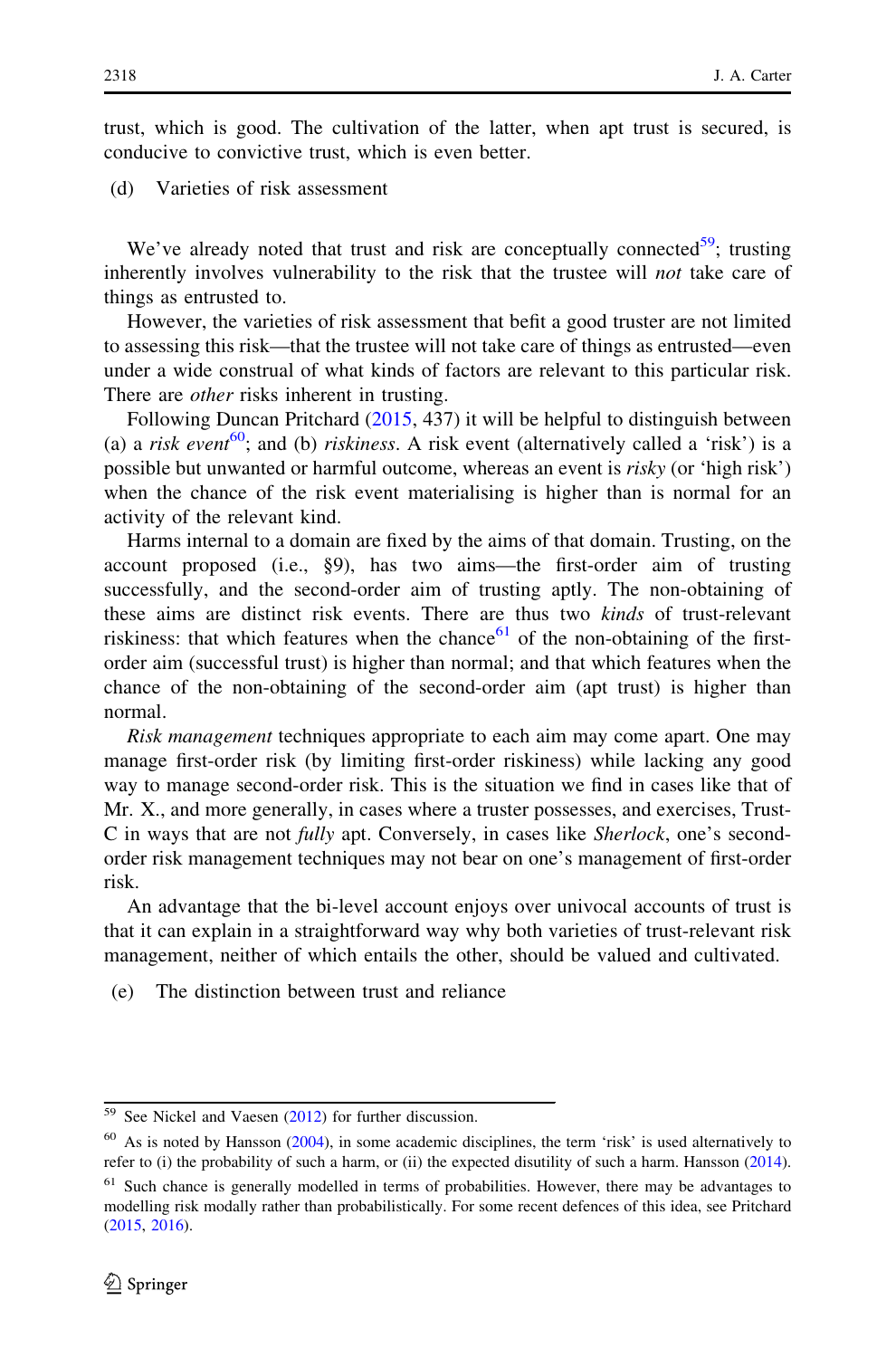What is the difference between trust and mere reliance? One familiar line adverts to trust's involving a dependence not only on another to take care of something, but on another to do so compresently with certain attitudes—viz., with goodwill.

As Baier [\(1986](#page-22-0)) remarks, trust:

[...] seems to be reliance on their good will toward one, as distinct from their dependable habits, or only on their dependably exhibited fear, anger, or other motives compatible with ill will toward one, or on motives not directed on one at all ([1986,](#page-22-0) 234).

In a similar spirit, Karen Jones (1996) writes:

One can only trust things that have wills, since only things with wills can have goodwills-although having a will is to be given a generous interpretation so as to include, for example, firms and government bodies. Machinery can be relied on, but only agents, natural or artificial, can be trusted (1996, 14).

Furthermore, concerning the appropriateness of our attitudes toward misplaced trust compared to misplaced reliance, Hawley [\(2014](#page-22-0)) writes:

Suppose I trust you to look after a precious glass vase, yet you carelessly break it. I may feel betrayed and angry; recriminations will be in order; I may demand an apology. Suppose instead that I rely on a shelf to support the vase, yet the shelf collapses, breaking the vase. I will be disappointed, perhaps upset, but it would be inappropriate to feel betrayed by the shelf, or to demand an apology from it  $(2014, 2-3)$  $(2014, 2-3)$  $(2014, 2-3)$ .

For the present purposes, I'm disputing none of these points.<sup>62</sup> Rather, I want to suggest how the distinction between trust and mere reliance may in fact run deeper, and why the bi-level account is nicely situated to account for why this is so.

Consider that the satisfaction conditions for reliance are specifiable extraagentially, in terms of whether someone, or something, does (or is) as one depends on it (him, or her) to do or to be. In the case of interpersonal reliance, we might rely on the reliably self-centred person to behave as expected; whether or not this reliance is *disappointed* (as opposed to betrayed) is not a matter of what the relier herself does, but of what the relied upon does.

The satisfaction conditions for trust, however, are importantly *not* (exclusively) extra-agential, but only partly so. Just like the basketball player who chucks it from anywhere aims, each time he chucks the ball, to make the basket, the better player aims to shoot aptly, an aim the satisfaction conditions for which include not just making it, but also making a well-selected shot, conditions satisfied in part by the agent's own contribution to the performance. Correspondingly—and this connects with the discussion in §9—in trusting of the sort that mature humans aspire to, we

 $62$  There is some scope to dispute them. One way to do so is to distinguish between trust that involves mere reliance and trust that does not; Faulkner ([2007,](#page-22-0) 880) makes such a move in distinguishing between what he calls affective and predictive trust. I'm inclined to agree, though, with Hawley ([2014,](#page-22-0) 4) on the point that a 'distinction is important because trust, not mere reliance, is a significant category for normative assessment'.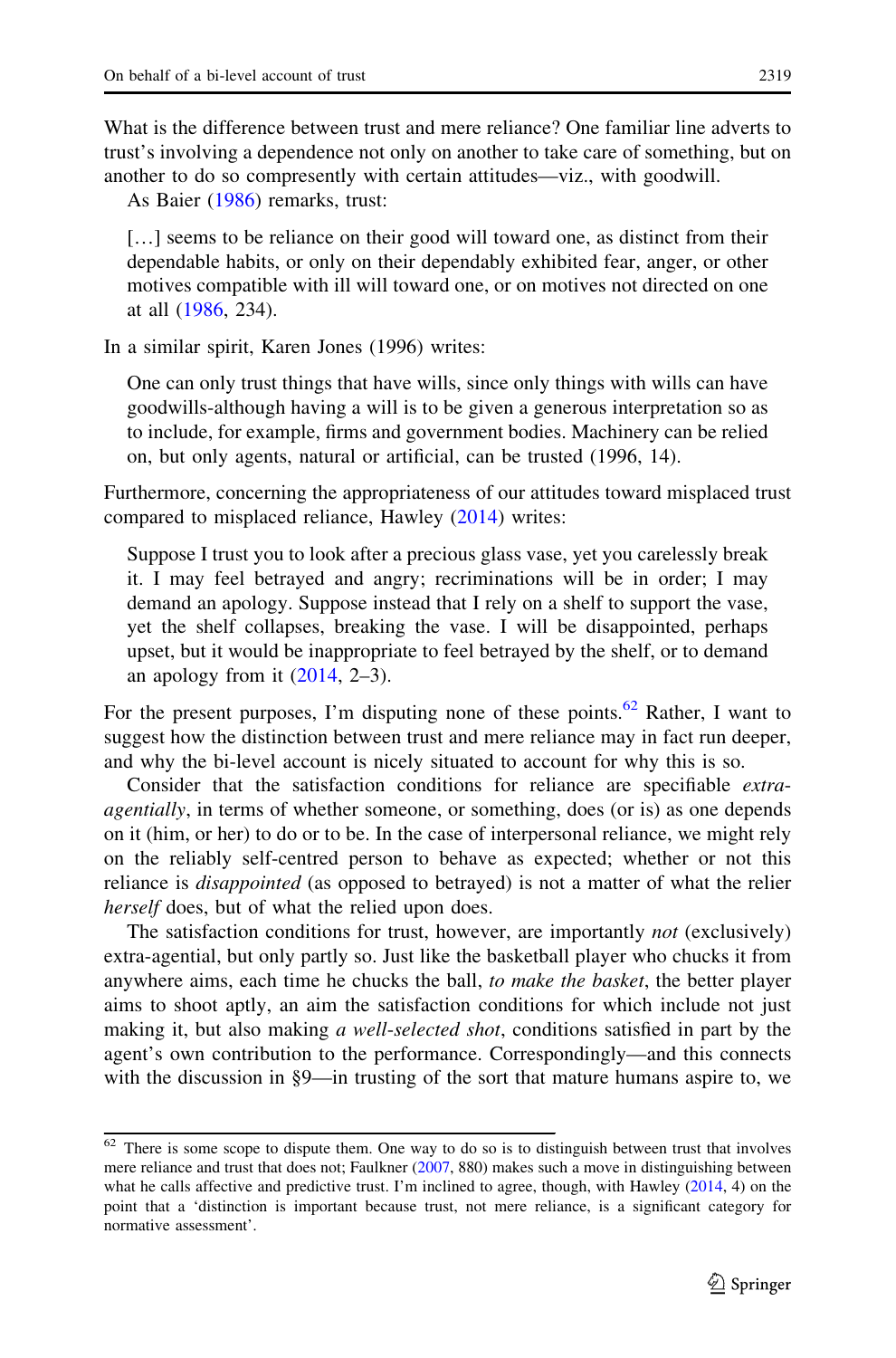aim not just at avoiding being betrayed—at successful trust however we may get  $it^{63}$ —but we also aim at apt trust, and the satisfaction conditions for the latter include not only the trustee's taking care of things as entrusted, but the also the truster's selecting when to trust well, conditions satisfied in part by what the trusting subject brings to the trusting.

Trust and reliance accordingly differ not only with respect to (i) the former but not the latter depending on the goodwill of the trustee; and (ii) the appropriateness of our attitudes toward misplaced trust in comparison with misplaced reliance; but also with respect to (iii) the role of the trusting subject in a specification of their respective satisfaction conditions.<sup>64</sup>

In sum, a bi-level account of trust has much to recommend it. The view has advantages over univocal accounts of trust in matters to do with reflection, trust quality, trust-enrichment, risk-assessment and the distinction between trust and reliance.

A transition from a single level to a bi-level account of trust also has more general advantages. It allows us to see more clearly what trusting well involves, how this connects with the goals mature humans have in trusting, why these goals are worthy ones, and why it matters how we attain them.

Acknowledgements Thanks to audiences at the University of Glasgow, the University of Edinburgh, and University College Dublin for helpful feedback. I'm also grateful to Emma C. Gordon, Christoph Kelp, Mona Simion and Ernest Sosa for helpful discussion, as well as to an anonymous referee at Philosophical Studies.

Open Access This article is distributed under the terms of the Creative Commons Attribution 4.0 International License ([http://creativecommons.org/licenses/by/4.0/\)](http://creativecommons.org/licenses/by/4.0/), which permits unrestricted use, distribution, and reproduction in any medium, provided you give appropriate credit to the original author(s) and the source, provide a link to the Creative Commons license, and indicate if changes were made.

<sup>&</sup>lt;sup>63</sup> Consider an analogy with belief: If we aimed to get the truth *any old way* (affording no weight to the disvalue of error) a wild guess (as opposed to withholding) would be advised even in the absence of evidence. Unless under practical duress, a good thinker aims affirms with the aim of getting it right not just any old way (but not by stab in the dark) but by a more reliable means. A similar point holds for trusting; a good truster doesn't trust in a way that disproportionately weights the competing aims of (i) attaining successful trust; and (ii) avoiding distrust, so as to give all the weight to the former and none to the latter; doing so would be trusting as the guesser guesses. For related discussion, see Carter ([2017\)](#page-22-0).

<sup>&</sup>lt;sup>64</sup> This third difference between trust and reliance may be easy to overlook given the attention to the attitudinal features of trust that feature in debates between doxastic and non-doxastic accounts of (univocal) trust. Within this debate, proponents of doxastic accounts as well as non-doxastic accounts differ about whether one's trusting another to do something involves the belief that the trustee will do that thing. An affirmative answer is given by proponents of doxastic accounts such as Hieronymi [\(2008\)](#page-22-0), and McMyler [\(2011](#page-23-0)). A negative answer is given by proponents of non-doxastic accounts such as Faulkner ([2011\)](#page-22-0) and Jones (1996). Both sides, though, seem hard pressed to account for (iii). In the former case, this is because the satisfaction conditions for reliance on another in conjunction with a belief that the other will do that thing, are (equally) extra-agential. Non-doxastic accounts, such as Faulkner's and Jones', according to which what's required in addition to reliance is an expectation that the trustee be moved by the fact that S relies on the trustee to do the thing in question, likewise have extra-agential satisfaction conditions. Whether the aim in trusting is satisfied, in either case, is just a matter of how things go outside the scope of the agent's own trusting.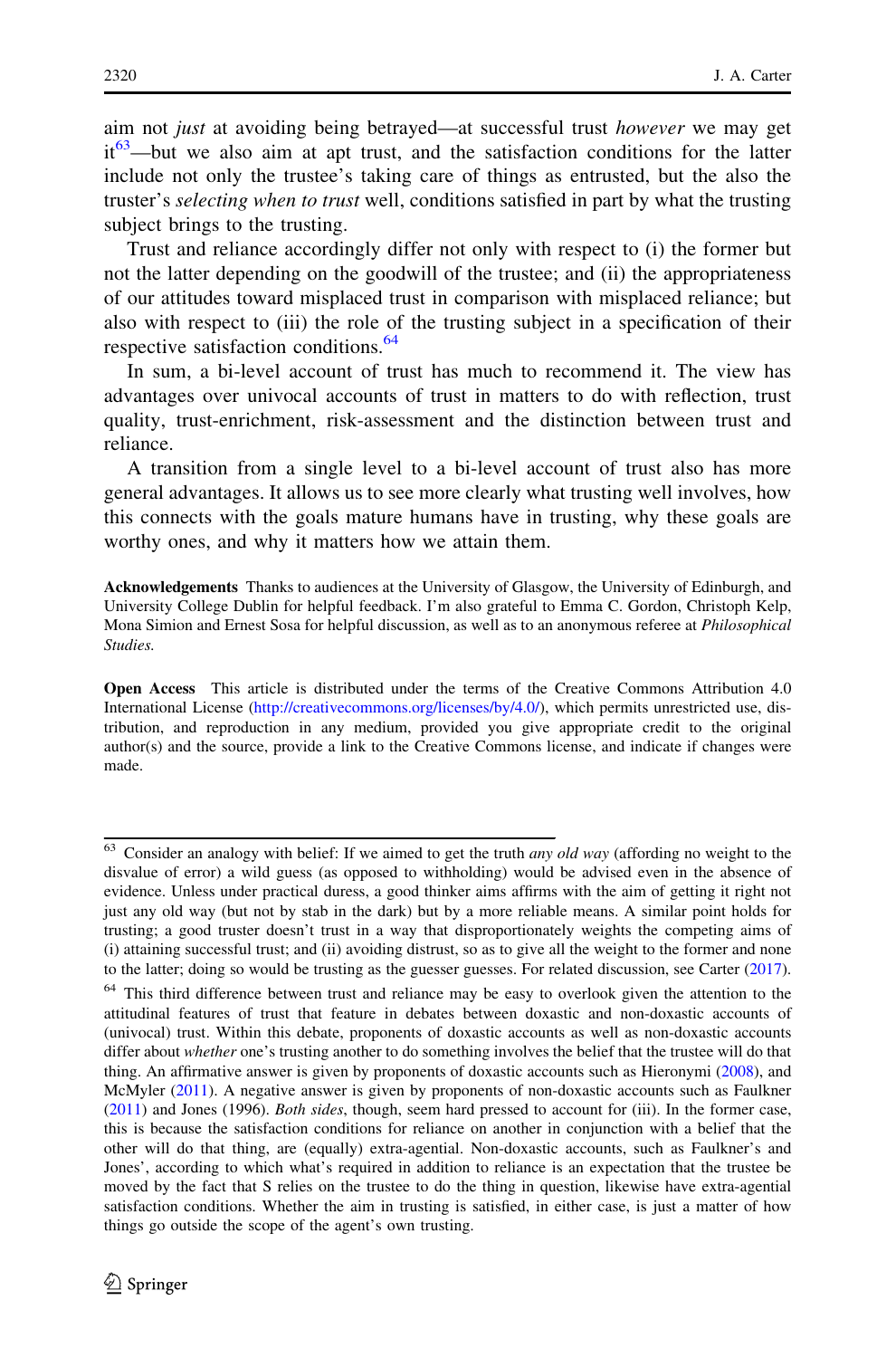#### <span id="page-22-0"></span>**References**

- Alfano, M. (2016). The topology of communities of trust. Russian Sociological Review, 15(4), 30–56. Baier, A. (1986). Trust and antitrust. Ethics, 96(2), 231–260.
- Carter, J. A. (2016). Sosa on knowledge, judgment and guessing. Synthese. [https://doi.org/10.1007/](https://doi.org/10.1007/s11229-016-1181-2) [s11229-016-1181-2.](https://doi.org/10.1007/s11229-016-1181-2)
- Carter, J. A. (2017). Review of epistemology by Ernest Sosa, Notre Dame Philosophical Reviews. [https://](https://ndpr.nd.edu/news/epistemology/) [ndpr.nd.edu/news/epistemology/](https://ndpr.nd.edu/news/epistemology/).
- Carter, J. A. (2019). Exercising abilities. Synthese. [https://doi.org/10.1007/s11229-019-02227-4.](https://doi.org/10.1007/s11229-019-02227-4)
- Carter, J. A., Jarvis, B., & Rubin, K. (2015). Varieties of cognitive achievement. Philosophical Studies, 172(6), 1603–1623.
- Carter, J. A., & McKenna, R. (2018). Kornblith versus Sosa on grades of knowledge, Synthese. [https://](https://doi.org/10.1007/s11229-018-1689-8) [doi.org/10.1007/s11229-018-1689-8.](https://doi.org/10.1007/s11229-018-1689-8)
- Chan, T. (2013). The aim of belief. Oxford: Oxford University Press.
- Coady, C. A. J. (1992). Testimony: A philosophical study. Oxford: Oxford University Press.
- Coleman, J. (1990). Foundations of social theory. Belknap: Cambridge, MA.
- Dancy, J. (2000). Practical reality. Oxford: Clarendon Press.
- Dasgupta, P. (2000). Trust as a commodity. Trust: Making and breaking cooperative relations, 51, 49–72.
- Engel, M. (1992). Is epistemic luck compatible with knowledge? The Southern Journal of Philosophy, 30(2), 59–75.
- Faulkner, P. (2007). On telling and trusting. Mind, 116(464), 875–902.
- Faulkner, P. (2011). Knowledge on trust. Oxford: Oxford University Press.
- Faulkner, P. (2018). Testimony and trust. In S. Judith (Ed.), The Routledge handbook on trust. London: Routledge.
- Fricker, E. (1995). Critical notice: Telling and trusting—Reductionism and anti-reductionism in the epistemology of testimony. Mind, 104(414), 393–411.
- Fuchs, T. (2010). The psychopathology of hyperreflexivity. The Journal of Speculative Philosophy, 24(3), 239–255.
- Gambetta, D. (1988). Can we trust trust? In D. Gambetta (Ed.), *Trust: Making and breaking cooperative* relations (pp. 213–237). Oxford: Blackwell.
- Greco, J. (2003). Knowledge as credit for true belief. In M. DePaul & L. Zagzebski (Eds.), Intellectual virtue: Perspectives from ethics and epistemology. Oxford: Oxford University Press.
- Greco, J. (2010). Achieving knowledge: A virtue-theoretic account of epistemic normativity. Cambridge: Cambridge University Press.
- Haddock, A., Millar, A., & Pritchard, D. (Eds.). (2010). The nature and value of knowledge: Three investigations. Oxford: Oxford University Press.
- Hansson, S. O. (2004). Philosophical perspectives on risk. Techné: Research in Philosophy and Technology, 8(1), 10–35.
- Hansson, S. O. (2014). Risk. In E. N. Zalta (Ed.), The Stanford encyclopedia of philosophy. Palo Alto, CA: Stanford University.
- Hardin, R. (1992). The street-level epistemology of trust. Analyse & Kritik, 14(2), 152–176.
- Hardin, R. (1996). Trustworthiness. Ethics, 107(1), 26–42.
- Hardin, R. (2002). Trust and trustworthiness. New York City: Russell Sage Foundation.
- Hawley, K. (2014). Trust, distrust and commitment.  $Noûs$ ,  $48(1)$ , 1–20.
- Hieronymi, P. (2008). The reasons of trust. Australasian Journal of Philosophy, 86(2), 213–236.
- Holton, R. (1994). Deciding to trust, coming to believe. Australasian Journal of Philosophy, 72(1), 63–76.
- Honoré, A. (1964). Can and can't. *Mind*, 73(292), 463-479.
- Horsburgh, N. J. H. (1961). Trust and social objectives. Ethics, 72(1), 28–40.
- Jones, K. (1996). Trust as an affective attitude. Ethics, 107(1), 4–25.
- Jones, K. (2012). Trustworthiness. Ethics, 123(1), 61–85.
- Kelp, C., et al. (2017). Hoops and Barns: A new dilemma for Sosa. Synthese. [https://doi.org/10.1007/](https://doi.org/10.1007/s11229-017-1461-5) [s11229-017-1461-5.](https://doi.org/10.1007/s11229-017-1461-5)
- Kenny, A. (1976). Will, freedom, and power. London: Blackwell.
- Kornblith, H. (2009). Sosa in perspective. Philosophical Studies, 144(1), 127–136.
- Kornblith, H. (2010). What reflective endorsement cannot do. Philosophy and Phenomenological Research, 80(1), 1–19.